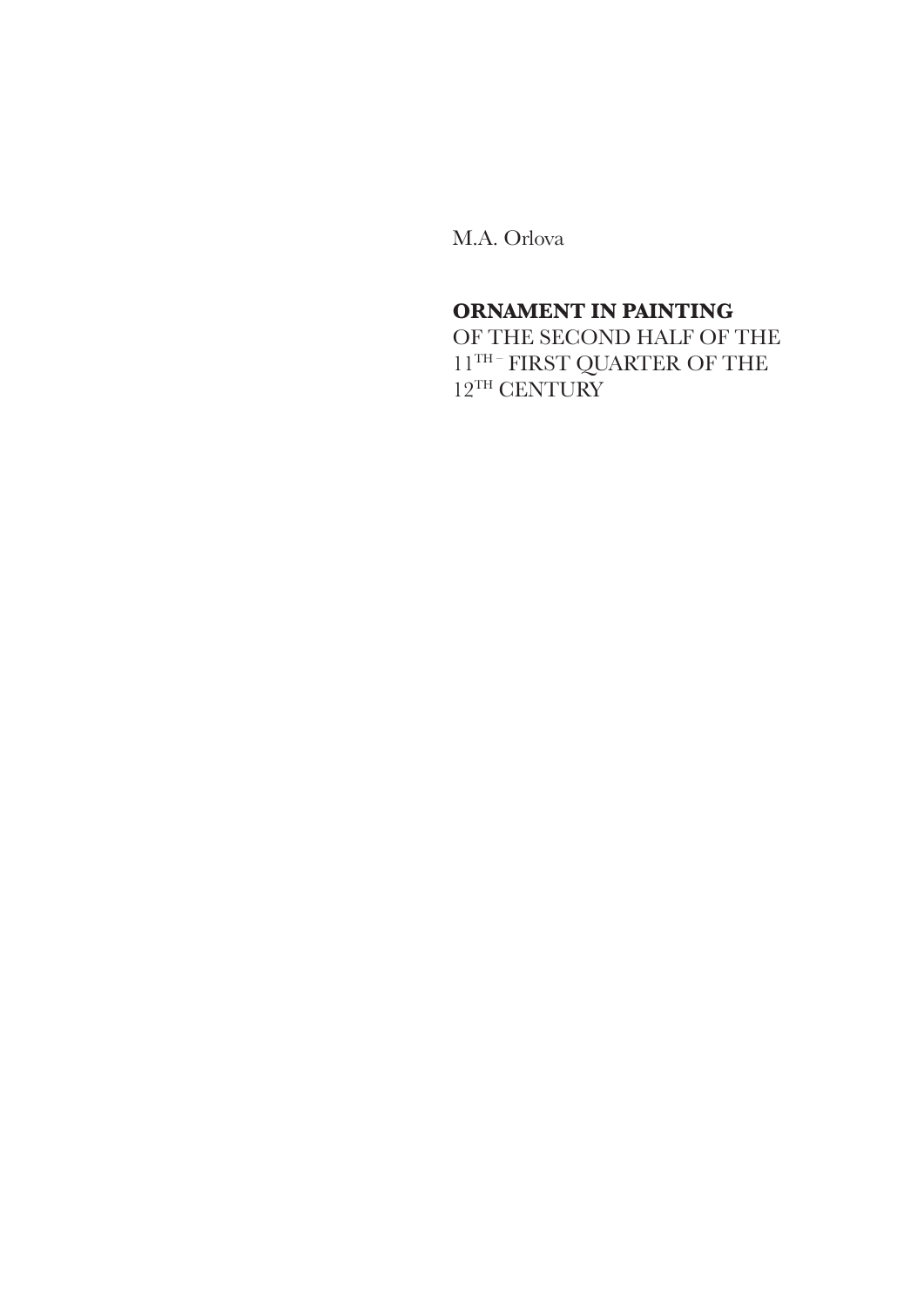Decorated with luxurious floral-and-petal ornament, the Ostromir Gospel (1056-1057) is the oldest codex that has survived from the era of Kievan Rus.

The mosaics of St. Michael's Cathedral of the Golden-Domed Monastery (ca.1112) marked a new stage in the development of ornamental forms in monumental painting, a gradual departure from reproducing manuscript samples.

The ornament of the Mstislav Gospel (between ca.1113 and 1117) is typologically close to the Ostromir Gospel design and shows new developments in manuscript ornamentation forms.

The ornamental painting of the St. Nicholas Cathedral in Novgorod (ca. 1120) features, along with traditional forms, new motifs, which were to become widespread subsequently.

Ornament played an exceptional role in the art of Kievan Rus, and its development during that period can hardly be differentiated depending on the type of artistic media— scholars noted that the ornamental repertoire of the 11th-12th-century masters of the Byzantine circle consisted of a small number of constantly recurring motifs and their combinations<sup>1</sup>, transferred from fabrics to stone carving, from manuscript sheets to metal wares and church walls.

The history of the development of ornament in the Russian art of the second half of the 11th—first quarter of the 12th century can be traced not only in monumental painting, as in the preceding period, but also in illuminated codices. Manuscripts that have come down to us from Kievan Rus' are ornamented with amazing luxury.

 Some of them have architectural frontispieces – a kind of cross-sections of church models. Their design to some extent helps us to fill in the gaps in our knowledge of the ornamental decoration of buildings in the second half of the 11th–early 12th centuries, which has survived only in small fragments 2.

 The Ostromir Gospel (1056-1057), the oldest codex to have come down to us from Kievan Rus, is in many ways a milestone work. Its ornamentation comprises elements of the previous stage, the ornament of the Kievan St. Sophia, which, in turn, goes back to manuscript samples, and at the same time, shows the trends to be developed in the second half of the 11th century.

 In addition to miniatures depicting evangelists in ornamental frames, and unique initials, the Ostromir Gospel has one large and eighteen small ornamental headpieces. Before examining them, let me make a few introductory remarks.

 Starting with the 4th—5th centuries, when manuscript illumination practice came into being, and for the next few centuries, two basic elements, the headpiece and initial letters, were invariably part of Byzantine codex decoration, which was always strictly functional. The headpieces, usually of a strict geometrical form, served to highlight and, later, decorate the opening of the book and mark its constituent parts – separate texts, chapters or paragraphs. Initials – enlarged, and then ornamented letters – were used to designate the beginning of different sections <sup>3</sup>. Greek codices also often made use of miniature ornamental frames.

 Apart from the purely functional and artistic role, the ornamental design of Byzantine manuscripts had a special meaning, creating a symbolical image of paradise, the Garden of Eden. An inscription on one of the headpieces of a Bulgarian Gospel of the first half of the 13th century, "Behold this is heaven called paradise" 4 confirms such an interpretation of the stylized floral ornament.

 Nearly the entire ornament of the Ostromir Gospel is of luxurious floral and petal type, which appeared in the Byzantine codices, as mentioned in the previous chapter, in the second half of the 10th century and reigned supreme for centuries to come. However, methods of its usage and treatment in the Ostromir Gospel differ significantly from Byzantine manuscript design; the same is true of quatrefoil forms of unusual size (in miniatures depicting the evangelists St. John and St. Mark), reminiscent of octagonal building layouts. Actively interacting with the quatrefoil structure, the ornament emphasises its perception as a kind of architectural frame for the miniatures.

 Particularly notable is the miniature depicting St. John the Evangelist, where the gold background in itself creates a special spatial environment. Multidirectional movement of floral motifs connected by finest tendril-like stems in the narrow border outlining the contour of the quatrefoil seems to create a sensation of whirling spherical shapes which is born in the Byzantine church interior 5.

 This feeling is enhanced by the slightly upset centricity of the quatrefoil structure and the enlargement of heart-shaped forms filling the intervals between the semicircles in the left part. The static, unusually large and lush floral forms with elongated outer petals in these intervals, and smaller, more traditional motifs in the four corners of the border emphasise still more the whirling rhythm. We do not know any such examples in Greek manuscripts.

 In their complex design and refined motifs, the decorative compositions between the rectangular ornamental frame and the quatrefoil in the Ostromir Gospel's miniature of St. Mark are in no way inferior to the works of the Constantinople masters of the 11th century 6; in many respects they are much more *sophisticated than the majority of their contemporary Byzantine models*  <sup>7</sup>*. Thinned out stems connecting the floral and palmette shapes composed of petals form the design structure.* Their curves make up a transparent graceful pattern, which is naturally set against the complex background with geometric precision. Such trends appear in Byzantine manuscripts not earlier than the second half of the 11th century <sup>8</sup>*.*

 The spatial treatment of this miniature is, in its own way, no less unusual than on the sheet with St. John the Evangelist. It involves a much more complex set of ornamental forms. In addition to ornamental compositions in the corners, the motifs being similar in both miniatures, the sheet with St. Mark has a pattern in the outer rectangular frame (palmette forms in triangular margins formed by thin zigzag lines of a straightened stem); an ornamental pattern on a white background of stylised lilies in a fine rectangular grid along the entire surface of the quatrefoil, which is reminiscent of a tiled floor; and, finally, an ornament in the border emphasising the quatrefoil form as such. In the latter case, the nature of the composition, the type of motifs and methods of interpretation resemble stone carving, including church cornices. This association, which is most likely not random, brings to mind the general concept of miniature framing and its interpretation as a kind of projection of an architectural form. To be exact, this is an attempt to show several levels of its cross-section, from the bottom – something resembling a floor covered with patterned tiles, to the top —– the cornice and pendentives (ornamental pattern in the corners) in the common traditional rectangular frame, accentuating the architectonics of the whole, like friezes and vertical band ornamental compositions in church decoration. The idea and its expressive implementation are not typical of Greek codices and attest to the highest workmanship of the Ostromir Gospel makers.

The ornament of the outer and inner borders of the Ostromir Gospel miniature of St. Mark is almost exactly reproduced in small headpieces, which deserve special mention. Just like the large one, they all have a gold background. They reflect the tendency towards more complex ornamental forms, while maintaining the composition field dense as was characteristic of the Greek manuscripts of the late 11th century. The large rectangular headpiece with the opening words of the Gospel of St. John.

 Small headpieces are highly original in their colour scheme and composition. Three of them stand out for their complicated corner finials. Actually, they all play the role of big headpieces, being on the same page spread as the images of the evangelists.

 The headpiece on p. 87, to the right of the miniature of St. Luke.

 The remaining headpieces can be divided conventionally into several traditional groups, with a one-tier linear pattern of alternation– of *krinons* in medallions (sheets 164, 204 and 210), *krinons* without medallions, *krinons* branching from an undulating vine stem (sheets 239 and 243). where cherry and orange tones are actively introduced into the colour scheme, as if anticipating changes in the ornament palette which were to take place in the second half of the 11th –12th centuries.

 The decoration of another extant manuscript – *Izbornik of Sviatoslav* (1073) – is no less unique. It includes architectural borders (filled with ornament) of four miniatures with images of saints in archways, as well as two large headpieces and initial letters.

 The large headpieces of the *Izbornik of Sviatoslav* are placed at the beginning of the manuscript and before the second part. The first  $(p, 4)$  is a traditional rectangle resembling the large headpiece in the Ostromir Gospel. The second  $(p.129)$ , a square one, with a medallion in the centre assigned to the text, is quite unusual. What is quite rare for this type of headpieces is its composite nature, which is clearly defined, as if fixing the different zones, and the use of different kinds of ornament—two types of geometric (at the sides and in the centre) and a stylised (floral-and-petal in two versions)

1. Grabar, 1967, pp. 257-67. A large part of the surviving fragments of paintings of that period are precisely ornamental compositions.

See, for example, Codex Alexandrinus, London, Brit. Libr. Royal I. D. VI. For details see Hutter, 1996, pp. 4-22.

Sofia, Cyril and Methodius National Library, No. 17, sheet 121.

The lion's posture in the upper part of the miniature emphasises this artistic effect. The energetic movement of its powerful paws seems to roll the semi-spherical shapes, pushing them into rotation.

Such as the manuscript of the Four Gospels from the Bodleian Library at Oxford (Holkham gr. 115, sheet 113, 179)

Only a few manuscripts, particularly the New Testament manuscript of 1072 from the MSU Libraries, 2, make a (special) attempt to fill the corners of a rectangular headpiece with smaller elements in intertwining stems.

With their fine stems and free background these compositions resemble individual works of Cologne enamel workshops, which, however, have come down to us from a later period (see: *Ornamenta Ecclesiac*, 1985. Bd. 2. F. 40, 41. S. 400).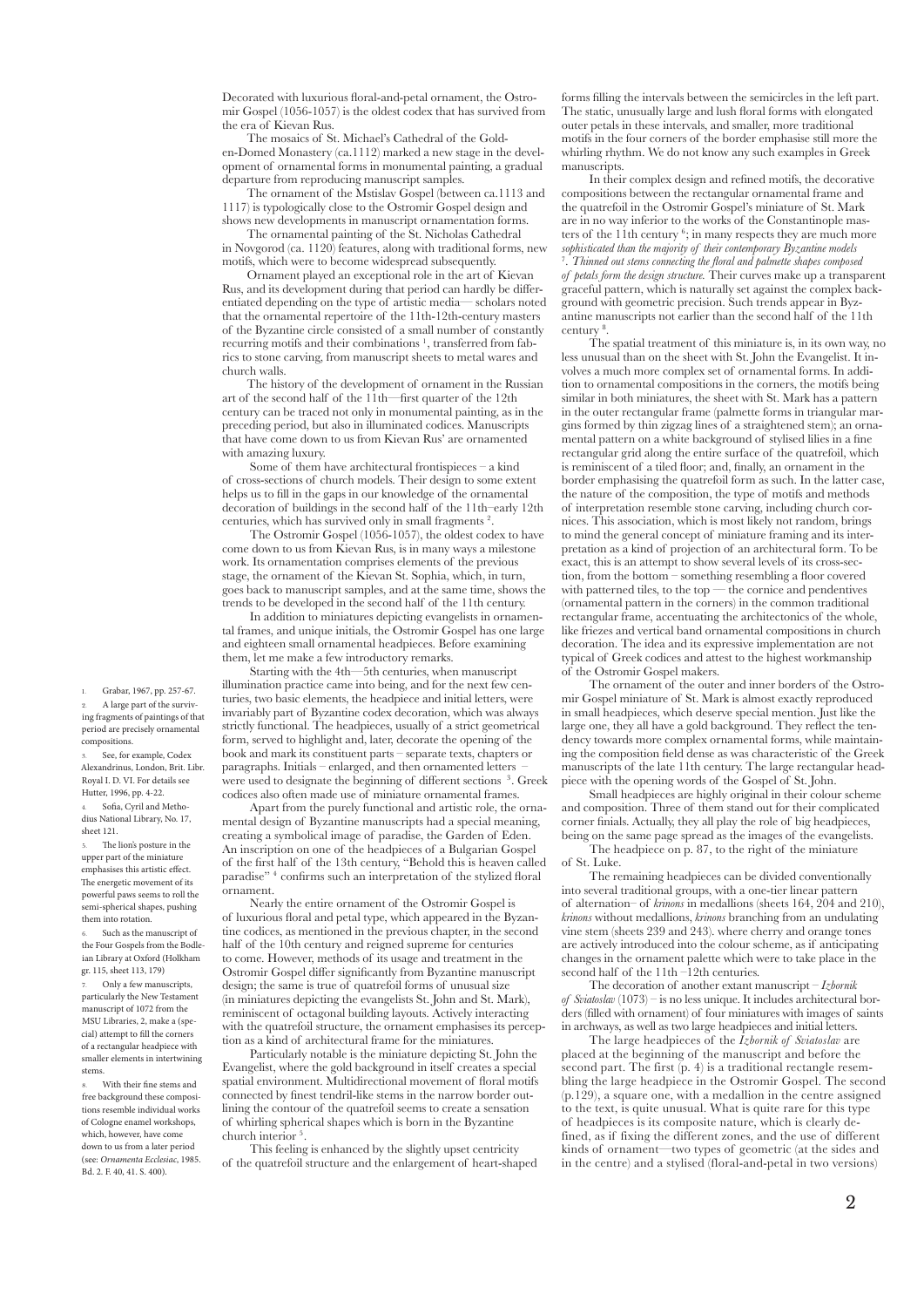9. *Vikan*, 1973, p. 130

10. Smirnova, 2005, p.30.

11. On the reverse of sheet 128, the *Izbornik of Sviatoslav* features the simplest arch construction, which is more or less common in Byzantine codices. In its lower part, as if in the doorway cutting through the central part of the wall, is a group of saints. On the front side of the same sheet 128 is a cross-section of a more complex architectural form with a rectangular lower part also cut through by the doorway with images of saints in it and a powerful domed structure above. In this case, the main outlines of the church coincide, as it were, with most of its layout. The ornament covering this architectural structure is larger and lapidary, dominated by geometric motifs and mostly the so-called stepped ornament that highlights the main contours in keeping with their geometric nature. Meanwhile the crowning part is aligned with the apse layout emphasised by a special type of ornament. The pattern resembling tiled floors also strengthens this impression. The third miniature depicting a church is on the reverse of sheet 3. The architectural structure is based on the same rectangular, in this case almost square shape cut through not by the arch of the doorway but a wide archway resembling a triumphal arch. Although it accommodates a larger number of images of saints, this form might have been dictated by other considerations and another scale, a smaller one, which, because of the distance, imparts greater monumentality to the construction. This is emphasised by the representation of three cupolas at the top. In this case the cupolas are placed behind an extended arcuate shape, which falls short of the foundation and in its turn resembles the apse outlines. The middle part of the frontispiece has a traditional Byzantine floral-and-petal ornament and an arcuate projection with a tile-like pattern at the top. This type of an architectural border marks a transition to the last, and in this manuscript first variant on sheet 3 of the *Izbornik*. It, too, represents a kind of cross-section of a many-domed church, but here the gables indicate its threeapse structure connected with the rectangular middle part without any projections. The ornamental bands mark the spatial zones more clearly, separating the domes from the drums, etc. 12. *The Glory of Byzantium,* 

*1997, p. 110.*

Brussels, second half of the 12th century (ms. 9823-98-240). 14. *Ornamenta Ecclesiae, 1985, Bd, 2. S. 314-323.* 

13. An example of this is a man-uscript from the Royal Library in

15. See, for example, a

12th-century manuscript from Cologne, which is now in the Düsseldorf University library (ms, A.2) (*Vennebusch*, 1976. S. XIX). The Bible of the 12th century, the Madrid National Library (ms. 6. sheet 175), where the figure of John the Evangelist is inscribed in the initial letter. See: Hutter, 1996, p. 4.

ornament in the borders of the medallion with the text in the centre. Its colour scheme is also unique – lighter and more transparent than in the traditional versions of the Byzantine ornament, in keeping with the palette of the *Izbornik* miniatures. It is dominated by grey-blue, dark blue, light green and orange tones. This headpiece is noteworthy for its simplified and flattened plant motifs. Lapidary, almost geometrically regular ornamental forms are outlined in solid white or yellow and have long paired diagonal lines instead of curved petals. Such elements appeared in stylised floral forms already in the big headpiece of the Ostromir Gospel, just as in the decoration of Byzantine manuscripts of the 11th century, but there the lines are shorter, they resemble stamens and do not have such pronounced geometry. This tendency is also to develop in the decades to come.

 Filled with ornament, the architectural borders of the miniatures with images of saints (pp. 3, 3 rev., 128, 128 rev.) are the most interesting and unusual part of the *Izbornik*'s decoration, a kind of church models. To understand their features, a little historical digression is necessary.

 Individual elements of architectural structures, primarily arches, appeared in manuscripts beginning with the Rabbula Gospels (586). Later on, ornamented arches as images of a church or church entrance, usually framed the Canon tables of the Gospels. Over the time, the shape of architectural borders gradually changed. Beginning from the second half of the 10th century a large semi-circular arch on Canon sheets became part of a rectangular composition filled with ornament – actually, a big headpiece, the lower part of which formed a kind of architrave. Thin columns became more massive, getting developed capitals and a powerful base. This kind of architectural borders deprived of small semi-circular arch forms over the "architrave", has underneath not only the text, as, for example, in the Gospel of Trebizond, dating back to the mid-11th century (Canon table, sheet10)<sup>9</sup>, but also images of the evangelists and some Gospel scenes. However, it was still the time of searching, when shapes of architectural borders in Greek manuscripts continued to evolve, to develop eventually into a kind of a cross-section of a domed church. To convey its internal space the artists

reproduced the marble wall lining of real architectural structures, which was

combined with mosaics in the lunettes, and arches traditional for Byzantine church decoration. An illustration of this is the famous miniature of the Ascension in the church interior from the Constantinople manuscript of Homilies of James of Kokkinobaphos, second quarter of the 12th century (Vat. gr. 1162. sheet 2 rev.).

Architectural frontispieces in Greek manuscripts could have appeared somewhat earlier, but for us miniature borders in the *Izbornik of Sviatoslav*, as

has already been noted, is the first example of the form they had taken by that time 10. The techniques used to fill *Izbornik's*  inner architectural forms are unique and can be said to reflect the formation of the national tradition as such. Ornamental friezes, horizontal band compositions and panels with various motifs cover all the surfaces of architectural forms, accentuating their spatial zones and bringing to mind the prototype of such decoration, first and foremost, the ensemble of the St. Sophia Cathedral of Kiev. The types of ornament used in this case are found in manuscripts and monumental painting, but the way they are used to highlight certain areas of the church are characteristic only of mural decoration. If we examine them separately, each of the ornamental themes of the architectural borders of the *Izbornik*'s miniatures is typically Byzantine and is found both in manuscripts and monumental painting, but the fact that they are put in the same margin, as far as one can tell, is a feature of the local culture. The same is true of the range of colours, which is special in each of the miniatures. The ornamental world of St. Sophia's of Kiev, the main church in South Russian lands, is just as unusually plentiful and varied.

 The most developed version of an architectural frontispiece is on sheet 3. Its consummate structure, diverse and thoroughly executed ornament, mainly of the floral-and-petal type characteristic of that time, are in keeping with the location of the miniature in the manuscript. In general, the changes in the form of the architectural borders of all the four *Izbornik* miniatures followed the traditional hierarchy of Byzantine-style manuscripts, with the initial "introductory" ornamentation elaborated in more detail than the rest in accordance with the most advanced artistic trends of the period. The manuscript demonstrates with utmost clarity,

if unintentionally, the evolution of the architectural form, which is traced in the *Izbornik* in reverse order, beginning with the last of these miniatures 11.

 Of course, there is more than one way of interpreting differences in the treatment of architectural form in the *Izbornik* miniatures. This chain should be regarded as evolutionary only hypothetically, although the miniature from the Constantinople manuscript of the Homilies of James of Kokkinobaphos mentioned earlier can be one of its last links.

 There was, perhaps, another way of forming architectural frontispieces, which is reflected in the no less well-known miniature of the Constantinople manuscript of Homilies of Gregory of Nazienzus, created circa 1150 (Sinai, gr. 339, sheet 4v) and considered tracing directly back to the aforementioned manuscript. However, in this case, the miniature presents not only the interior of the church, lined with marble and decorated with inlaid panels, and its upper multi-domed part, as in the manuscript of Homilies of James of Kokkinobaphos, but also creates an image of the chosen city. This is evidenced by a fragment of the ramparts, the upper part of different buildings and the spatial structure of the upper part of the composition itself.

The mosaic image of a church on the western façade of St. Mark's in Venice (a repository of the Holy Blood since the 13th century). It is believed to have iconographic parallels with samples from South Italy <sup>12</sup>, which does not rule out its Byzantine origin, as many motifs were common throughout the medieval world. Another source that influenced the emergence of particular forms of frontispieces could be Latin manuscripts, including the so-called Collectars with original topographic maps of the Holy Land, comprising images of cities and churches

 A miniature depicting a church and its ornament in Gertrude's Prayer Book, a manuscript commissioned by the Princess, executed in Kiev or nearby lands between 1078 and 1086 and bound to her Psalter (the so-called Trier or Egbert), an Ottonian manuscript of the late 10th century, typifies this trend combining Byzantine and Latin features,.

 As in the *Izbornik of Sviatoslav* miniatures, the surface of the walls of the church, including the Nativity composition from the Prayer Book manuscript (sheet 9 rev.) is completely covered by ornament – geometric (stepped) and floral-and-petal. Its diversity would have seemed superfluous – in this case, twelve variants of floral ornament alone were used— had it not been for the subtly harmonised range of colours against the gold background. As in the Nativity scene, the colour palette is made of orange and cherry tones, quite rare for Greek manuscripts, along with blue, green and pink. The interpretation of some motifs of the floral-and-petal ornament, to be exact, their amazing combination incorporating components of different types of ornament, the density of ornamental compositions and the fusion of its elements are also unusual for Byzantine manuscripts. This applies to the vertical ornamental bands in the middle of the small dome drums, the composition in the middle of the central dome drum.

 Equally unusual is the interpretation of the floral-and-petal ornament on sheet10, especially of the motifs framing the quatrefoil with the Crucifixion. The whole composition resembles manuscript covers or plates on the sides of Latin reliquaries 14.

 Gertrude's Prayer Book differs even more significantly from the Byzantine codices as regards the basic principles of decorative design. Above all this refers to the configuration and size of the first miniature depicting Apostle Peter and the family who commissioned it (sheet 5). It is not just that these images are inscribed in the form corresponding to the Latin initials "In", which opens an important part of Gertrude's prayer, but the whole principle of the relationship between this initial and the text. It is typical of western manuscripts 15, where the initials, which have a life of their own independent from the text, possess the main decorative energy. The place they take on manuscript pages exceeds the necessity, and in many cases they actually subordinate the whole text to their configuration 16. We'd like to emphasise that here we are talking about the typology, but not about the style of the Apostle Peter miniature. The lower left corner of the miniature's borders (like the upper part which was cut off) finishes with an ornamental motive executed in gold, which can be traced to the initials of the Psalter bound together with the Prayer Book.

 The ornament framing the Christ in Glory miniature on sheet 10 of Gertrude's Prayer Book is characteristic primarily of Latin artifacts, both typologically and in the way of its interpretation. The frame ornament is a complex type of a spatial representation of a meander resembling the one in miniature borders in the Ottonian part of the manuscript, for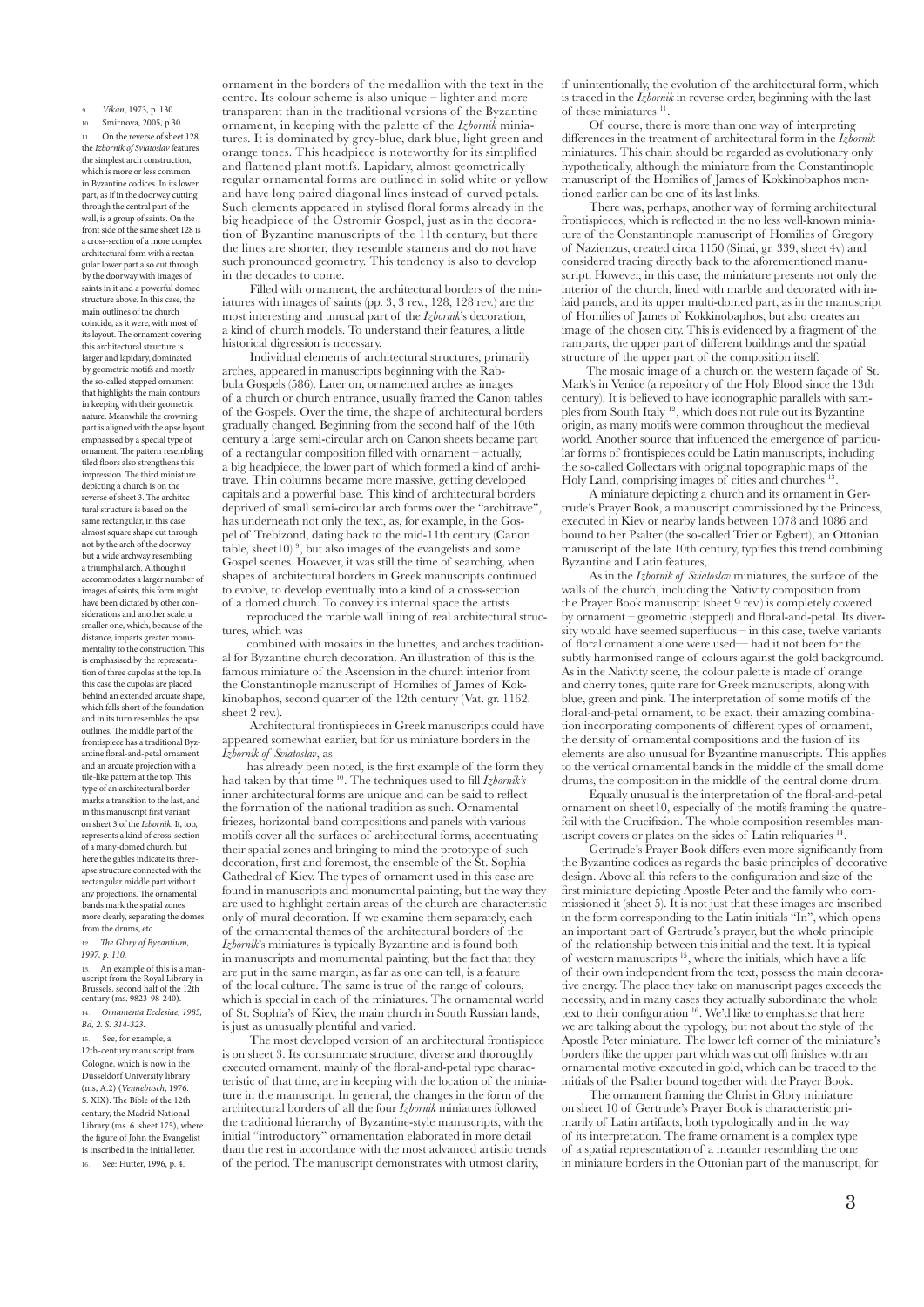example, on the reverse of sheet 20 and sheet 21. However, it is not an exact copy of this ornament. It is based on the principle of depicting a meander from different angles 17, which requires sophisticated techniques, but the ornament components in the Prayer Book are larger and generally it is more monumental than the Psalter ornament, with the size of golden squares increased. These squares, which are not outlined in red, have almost covered the dark blue background present in the depths of a similar ornament of the Ottonian part of the manuscript, thus depriving it of spaciousness.

 Over the corners and in the centre of the ornamental frame, as in the Crucifixion miniature, there are traditional Byzantine motifs correlated with the main pattern only in colour. But no elements traditional for Byzantine manuscripts can be seen in the corners of the ornamental frame of the Prayer Book last miniature on sheet 41 depicting the Virgin and Child Enthroned (located already within the structure of the Ottonian codex).

 The frame of this miniature is filled with a crenate stepped ornament characteristic mostly of architectural frontispieces and monumental painting, which stresses the representative nature of the image. Yet, that pattern was most likely chosen due to the desire to connect the miniature with the preceding part of the Prayer Book, where the scene of the Nativity in the middle of the representation of the church on the reverse of sheet 9 frames the ornament of the same type. The image of the tiled floor at the Virgin's feet familiar to us from the Ostromir Gospel miniatures looks like a link between the miniature and the Kievan works of an earlier period.

 In the last miniature of Gertrude's manuscript the ornament lost its strict geometric character and symmetry, and the size of its elements is not the same – in the upper part of the frame they are noticeably larger, while in the top and bottom right corners the ornament has "shifted" and is different from the left side. This ornament could have been made by another craftsman, just like the miniature itself as it has been described by scholars

Three small headpieces indirectly confirm this supposition. Executed on the reverse of sheet 13 and sheet 14 on the worn-out parts of the text, which in itself is evidence of the historical existence of the manuscript, they serve as a kind of bridge linking the first four miniatures and the last one commissioned by Gertrude.

 Made in gold, the vine with palmette-shaped branches on the reverse of sheet 13 are typical of Byzantine manuscripts, the only difference being that the former usually has a frame, although there are variants of this kind, too, such as manuscripts of Homilies of St. John Chrysostom in the 11th century (Cannon. gr. 76, sheet  $229)$   $^{\rm 19}$ , whereas one of the basic principles of the Greek codex ornamentation, which had already formed by the time, was to highlight the beginning of the text, paragraph or chapter, but not their end 20.

 A synthesis of Byzantine and West European art and culture, the ornamentation of Gertrude's Prayer Book has remained a mystery. If it was executed by a Byzantine craftsman, some of its features can hardly be explained by the desire of the client or artist to copy or match the design of the oldest, Ottonian part of the codex. Some of the details, elements, and methods of decoration used are characteristic of Latin manuscripts that appeared later. It is hard to suppose, however, that to decorate the Prayer Book a Latin craftsman was specially brought, who would have had to emulate Byzantine samples <sup>21</sup>. The desire of the client to match the tastes of the milieu in which she found herself was quite understandable, but it would be right to assume that the milieu already contained a component of West European artistic culture. Individual features of the Ostromir Gospel ornamentation offer ample proof (see "Painting in the Second Half of the 11th – First Quarter of the 12th Century" in the present edition). The world of medieval Rus' was much more open and complex than is usually imagined. The ornament and miniatures of Gertrude's Prayer Book provide ample evidence to that effect.

 Ornament, however, continued to develop in the tradition of the first Kievan churches, both as regards the use of Byzantine floral-and-petal motifs, and ribbon ornament on polychrome background. The proof of this is, primarily, fragments found during restoration work in the late 20th – early 21st centuries in the apse of St. Sophia's Cathedral in Polotsk. Parts of the frieze have survived. It was once under the Eucharist, a tiny fragment of which is extant now. Its composition was based on palmette-shaped forms made up of petal elements. They were placed in triangular margins and treated as mirror images of each other. The large width of the frieze and a huge ornament rapport reveal the loss of a striking sense of proportion so inherent in St.

Sophia's mosaic ornament. However, the high artistic level of the craftsmen can be seen in the ornamental motifs of the Polotsk St. Sophia, very gentle in colour (cold light-green and pink tones on intensive ochre background imitating gold smalt) with the signature triple lines of stamens and rounded nubs at the ends. well known from St. Sophia's frescoes and the Ostromir Gospel ornamentation. This painting may have appeared much later than the church and dates from the first decades of the 12th century, the time of St. Michael's mosaics, which will be discussed further on.

 The remains of the ornament of the Church of St. Michael, Vydubichi Monastery (1090s), look different. Fragments of ornamental compositions are extant on the eastern and western slopes of the south and north windows in the choir, as well as on the arch projection under what is now the floor of the second tier. A part of the decorative panel covered with ornament has survived in the basement area of the north pylon<sup>22</sup>

 The window jambs carry a stylised floral ornament of white (unpainted gesso?) ribbon-like stems ending with palmettes or half-palmettes against the background of orange and warm light green tones. The edges of the white ribbon motifs are marked by a distinct, even a little rough, black outline, and in many places themselves tied up with annular forms of two parallel black lines.

 Although ornamental bands on the windows jambs of the Vydubichi Monastery church resemble in many ways a similar ornament in St. Sophia of Kiev (e.g., framing compositions with a cherry-coloured stripe with a thin orange line running down the centre), they differ significantly in craftsmanship, and, what matters most, their interpretation. This manifests itself in the loss of proper structure and absence of a clear-cut design. A specific set of certain forms and elements is used, the combination of which sometimes looks random, and this impression has nothing to do with the poor survival of the fragments. The rounded ends of half-palmettes are disproportionately large and the 'buds' between the stems and branches look swollen. Also unusual are the bud-like growths on the white inner outline of ornamental bands, which seems to be introduced into the composition context. However, it is this last feature that is typical of the mosaic ornament on the central apse window jambs in the Kievan St. Sophia.

 What is not typical of the St. Sophia is the coarse black contours outlining ornamental forms in the murals of the Church of St. Michael; neither are annular ligaments around stems. Such details are known to us from the remains of the Tithe Church ornament 23, although they originally existed in the St. Sophia murals, too.

Fragments of ornamental compositions on the St. Michael Church window jambs show that church ornamentation in southern Rus' had an established tradition of its own. However, in this case we can speak only about common typology. Methods of executing ribbon motifs with coarse black outlines and red-ochre backgrounds are probably closer to later works, in particular, the decoration of the narthex of the St. Sophia in Ohrid (1037-1054).

 In the same way, only typological affinity and similar ornamental repertoire of the murals of the St. Michael Church of the Vydubichi Monastery and the Kievan St. Sophia should be born in mind when examining the motif of the corrugated ornament, the remains of which have survived on the arch projection under what is now the floor of the second tier of the cathedral. As far as we can judge from the graphic reproduction available to us, the structure of this ornament was not quite well thought-out and, consequently, the result not flawless – the edges of the broken ribbon were not geometrically regular.

 However, the ornamented panel, a fragment of which survived in the basement area of the north pylon of the St. Michael Church, allows us to suppose (judging by the tracings) a much higher level of craftsmanship. Its size (the original height was about 1.2 m), typology (imitation opus sectile) and the colour gamut (combination of light-pink and dark-green tones), as well as techniques and workmanship, are quite comparable with the decorative panels in the basement area of the Kievan St. Sophia. To judge by this fragment, the murals of the naos of the St. Michael Church, Vydubichi Monastery, could differ from the wall painting partially surviving in the narthex, and could have been made by different craftsmen at somewhat different periods of time.

 What made frescoes of St. Michael's Church in Oster ("Yuri's prayer house") different is that stable models of the floral-and-petal ornament and elements of ribbon ornament already traditional of the art of Kievan Rus were used in unusual combinations (as far as one can judge from scanty fragments, descriptions and photo materials). The frescoes were created, apparently, at the turn of the 12th century. For some time remnants

Left side – from above left right side – from bottom right, topside – from above right, bottom side – from bottom left. 18. Smirnova, 2004/2. pp.

- 100-101.
- 19. Hutter, 1977, No. 13, pp. 74, 145.

20. Even if in some cases a small headpiece is at the bottom of the sheet, it does not finish anything, but introduces a certain section of the text, which also starts in the lower half of the sheet. There is an example like that in Ostromir Gospel on sheet 274.

21. Lazarev, 1978/2, p. 268. 22. Korenyuk, 2006, p. 27, Ill. 4 and 6.

23. *Tserkva Bogoroditsi Desiatinna v Kievi* (The Tithe Church (of the Dormition) in Kiev, 1996. Ill. 12, p. 144. This technique dates back to the manuscript ornament of a floral-and-petal type, where the stems sometimes have annular ligaments, which, in their turn, can be traced to monuments of Hellenistic culture.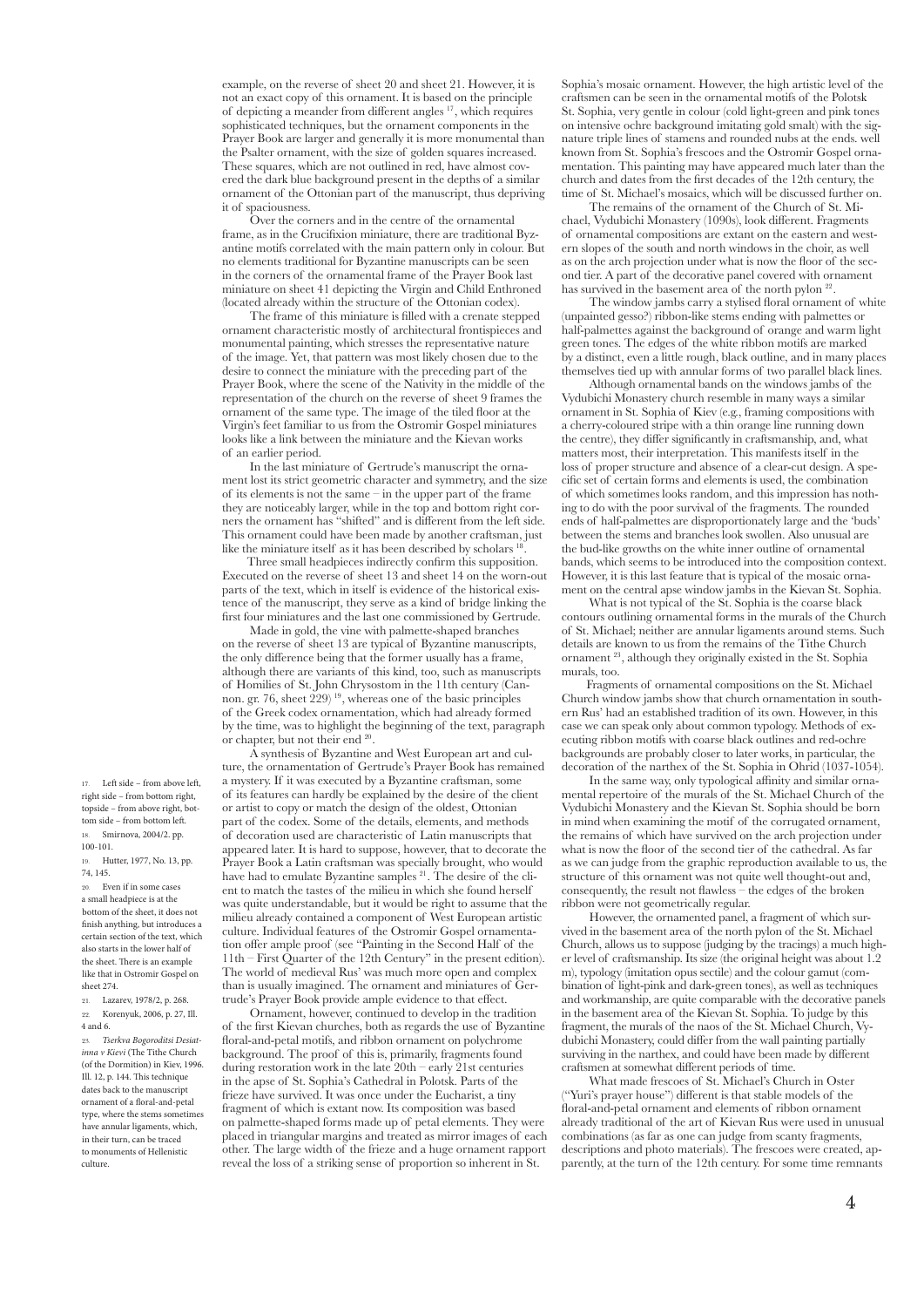of several variants of ornamental compositions continued to exist in the sanctuary part of that church.

 The special nature and, generally, the use of one of them were to a certain extent due to the peculiarities of the architectural design of the eastern part of the Oster church, above all, a very narrow bema (about  $0.9$  m), which is a sort of recess in the western part of the apse. Invisible from the central part of the church, it was decorated with a vertical ornamental panel, reaching to the level of the vault.

However, its location cannot account for all the specifics of the design and the interpretation of the ornamental elements.

 The ornamental band framing the sanctuary entrance was neatly inscribed in the allocated plane and organised with the help of a large grid of thin white ribbon motifs. Their intersections formed a chain of rhombi (placed one above the other with contiguous angles) and triangular planes on their sides. These forms were filled with the same white ribbon ornament of stem extensions with palmette-shaped branches. A combination of orange, dark-orange, brown and green formed the background of that ornamental band 24.

 Compared with similar motifs in the Kievan St. Sophia 25, the murals of St. Michael's Church in Oster have a more minute ornament composition, its ribbon elements much thinner and executed in a more casual manner, and the whole scheme seems a little blurred. The curves of the stems, especially inside the rhombi, are done in an arbitrary fashion. These features, as well as the stretched-out composition, are not related to the size of the plane occupied by the ornamental band: it is not wider than the pier lesene projections in the naos of the Kievan St. Sophia. They resulted not only from the small scale of the building and, probably, the nature of its wall painting, but also from the general trends in the development of ornament in the late 11th – 12th centuries.

 There is another variant of the Oster church ornament, which is closer to that of the Kievan St. Sophia and, evidently, the St. Sophia of Polotsk. It used to be on the inner west ledge of the south pier of the sanctuary arch. According to N. Makarenko, who examined the monument in the 1910s, a zigzag line broke the plane into triangular areas, which had their apexes facing different directions and which were filled with palmette-shaped offshoots<sup>26</sup>

 The similar inner ledge of the north sanctuary pier of the St. Michael Church, i.e. the place located symmetrically in relation to the previous, had another type of ornament – a vine. reminiscent of the ornament adorning the triumphal arch of the Kievan St. Sophia. It was done in greyish-green against reddish-brown with transitions to darker and lighter shades of essentially a polychrome background 27. This kind of combination of two different types of ornament on symmetrical planes within the same spatial zone, especially of the sanctuary, does not seem to be justified from the point of view of the ornamental system as a whole.

 The ornamental repertoire of the Oster church sanctuary apse included another traditional type of ornament that reflected a desire to adhere to a certain set of ornamental forms, despite the unusual location. In the depth of the bema vault above the pier abutment, on the ledge facing the inside of the apse, i.e. invisible from the naos, there was a floral-and-petal ornament of *krinons* in a heart-shaped frame facing upwards and placed in their plane in such a way that the highest figure was the largest, and each one following it smaller than the previous one. The composition ended with an open complex flower and a stem with a trefoil leaf at the end, which was at the same height as the abutment of the apse conch. The ornament had a light red background, its floral elements done in a blue, grey and green palette with a red core and framed with a blue stem <sup>28</sup>

 To judge by a sketch published by N. Makarenko, this mural ornament in the Oster church was executed more professionally than the others, i.e. the standards of ornament craftsmanship continued to be high. In any case, that was true about the floral-and-petal ornament, a hallmark of that time and evidence of the quality of ornamentation. At the same time this type of ornament can be seen as transitional to the ornament in the painting ensemble of St. Michael's Cathedral of the Golden-Domed Monastery in Kiev, created circa 1112. What makes them similar is their departure from the classical Byzantine ornament.

 However, the situation is somewhat different as far as the frescoes of the Golden-Domed Monastery cathedral are concerned, judging by the fragments at our disposal (seventeen have survived, some of them are part of the same composition), which are of special historical and artistic value 29.

 The first thing that attracts one's attention in the ornamental repertoire of the monastery cathedral frescoes is the use of the same basic types of ornament, which are known to us above all from the St. Sophia decoration – geometric (of the same type) and stylised plant (different variants of the floral-and-petal and ribbon ornament).

 The geometric pattern in the surviving fragments of St. Michael's frescoes is represented by only one type – a stepped, crenate ornament (different shades of ochre and white) in its most common version. which appears both in manuscripts, in particular, Gertrude's Prayer Book, and monumental painting, including the Hosios Loukas Katholicon mosaics that have them in abundance. In the decoration of the Kievan St. Sophia, it exists in a different interpretation, on a much larger scale, and produces quite a different impression matching the nature of the grand ensemble.

 The floral-and-petal polychrome ornament has come down to us in four variants. All of them are similar in their colour gamut of pale shades of green, grey and terracotta against an intensive ochre or greyish (plaster?) background. They include a vertical band (composition) of single-chain rhombi formed by thin as if broken stems, their apexes connected and edges touching the borders. Inside the rhombi there are compound *krinons*, whose forked stems rest on the lower parts of their sides. The triangular planes between rhombi sides have halves of the same *krinons*, cut off by the horizontal outlines and leaning on the rhombi sides with only one part of the stem. Actually, a composition like that can be extended endlessly on all sides.

 Another variant of a polychrome floral-and-petal ornament has a somewhat different character, although the organising principle of the composition is quite similar to the previous one. Thin curves of a geometrised stem form its triangular margins. Inside are special kinds of palmettes, many elements of which are similar to *krinons* depicted as mirror images of each other. With its very finely nuanced different shades of green on a bright ochre (imitating gold) and pinkish background, this ornament is closest to the motifs and their interpretation in the frieze of the Cathedral of St. Sophia of Polotsk, which brings back the idea of a significant time gap between the construction of the cathedral and the creation of its murals. Similar typological variants are known from manuscript headpieces, including small headpieces in the Ostromir Gospel and the fresco ornament of the Kievan St. Sophia, in particular, the ornament on the octagonal piers in the cathedral choir.

 Two similar variants of the extant polychrome floral-and-petal ornament of the Golden-Domed Monastery cathedral are a vertical one-member row of multi-petal *krinons*, their thin stems encircling them to form medallions and their forked stems resting on their lower parts. The medallions are arranged freely in the composition field without touching its sides, connected with them and between one another with ringshaped elements. In one case graceful three-petal ornamental forms on slightly curved stems and a greyish background diverge symmetrically from the upper part of golden-based medallions on both sides on the north face of the west lesene of the southwest pier in the aisle leading to the south gallery, and a carpet-like decoration in the south-west staircase tower vault of the Kievan St. Sophia, which combines elements of a floral-and-petal and ribbon ornaments, and has different-size medallions with *krinons*.

 For all its nuances, the floral-and-petal ornament of St. Michael's frescoes seems to come closest to the variants known to us from the Kievan St. Sophia's ornamental repertoire and, respectively, Greek manuscript ornamentation. Undoubtedly, it shows a prevalent tendency to reproduce models that were classical for that time. Judging by the barely discernible archival photographs, this type of ornament was located on the west sides of lesenes of triumphal arch piers, i.e. significant places well open to view, but its rapport was much smaller than in the St. Sophia Cathedral. Besides, the symmetric planes had ornament with several different compositional schemes. On the same plane, but at different levels, separated by slate slabs, there was both a floral-and-petal and a ribbon ornament – a combination possible for the Kievan St. Sophia frescoes, but impossible for its mosaics.

 The extant ribbon ornament fragments of St. Michael's Cathedral display other tendencies, which do not seem to be so much influenced by the Kievan St. Sophia ornament. However, their distinctive feature – the white border on the inner edges of the compositions, which is as wide as the ribbon ornament elements and forms an integral part of its design – was also characteristic of the black-and-white ribbon type ornament in the Kievan St. Sophia sanctuary mosaics, especially on window jambs. Such a device has to do, as has already been mentioned, with

24. Makarenko, 1916, p. 400. 25. The ornamental repertoire of the Kievan St. Sophia frescoes, as a rule, relied on a simpler and larger-scale design (although rhomboid compositions are also encountered). A zigzag ribbon divided the plane of their ornamental band into large triangular segments. At the same time the ribbon is a kind of transformed stem, which has branches with palmette-shaped ends coming from the bud in the stem axil. Ornamental forms filled the triangular planes as symmetrical mirror images. Similarly, strict symmetry distinguishes the entire St. Sophia ornament.

- 26. Makarenko, 1916, p. 400. 27. Ibid.
- 

28. Makarenko, 1916, p. 400. Removed from the walls, isolated and for many years kept in the storerooms of different museums, fragments of ornamental compositions (the choice of which may have been purely accidental) have only in the last decade been gradually collected in the place of their creation (see: Kot, Korenyuk, 1999, pp. 76-9 and Korenyuk, Kot, 2007, pp. 23-45).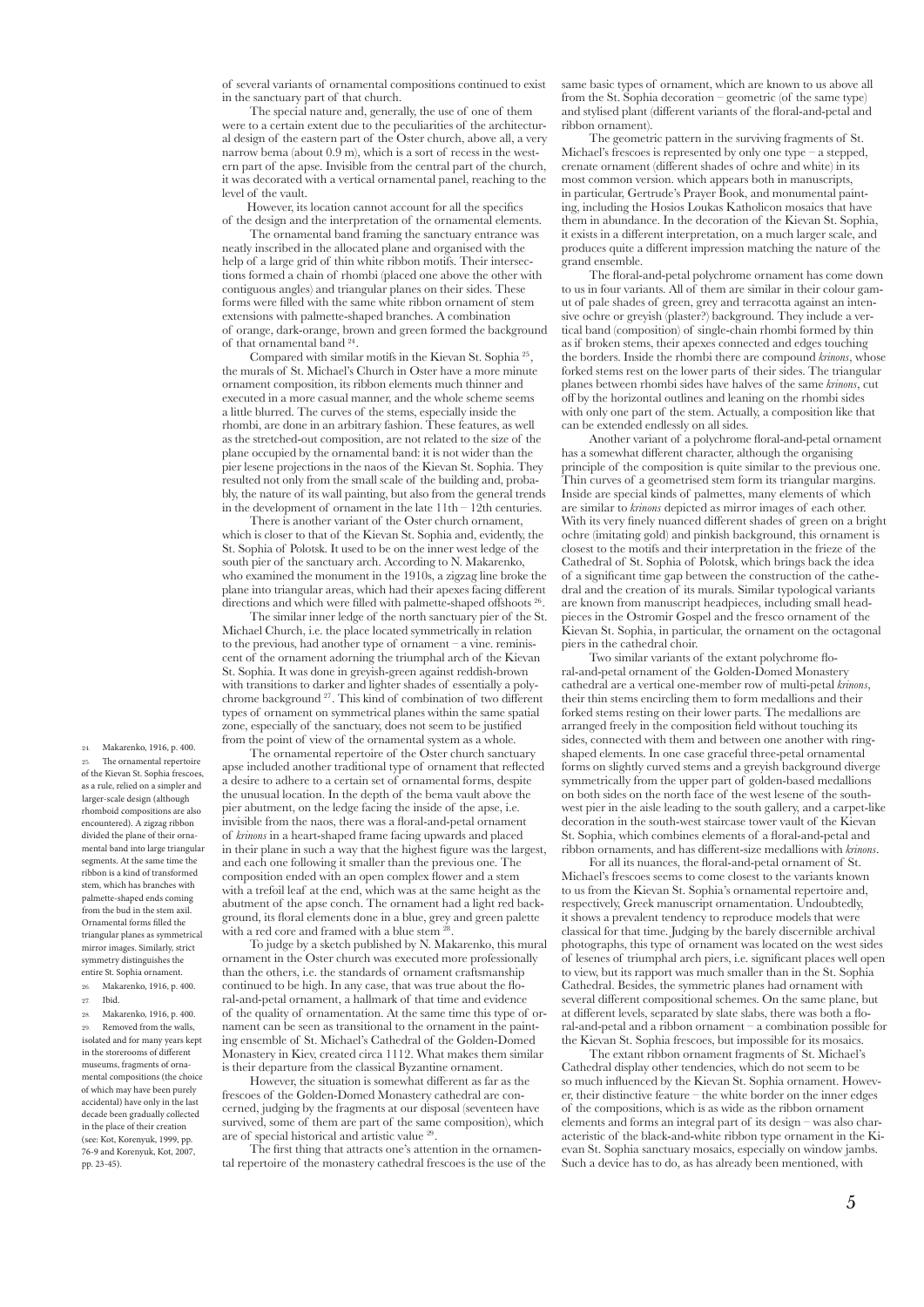the origin of this type of ornament, which goes back to stone carving. However, the ribbon ornament elements of St. Michael's are much thinner and drier, the patterns significantly smaller and more complicated, while black contours of ornamental forms are not used at all.

 There are five models of the ribbon type among fragments of ornamental compositions. They are, basically, variants of white ribbon motifs against polychrome backgrounds, mostly dirty pink ochre. The first variant is a vertical band composition (extant in two parts), consisting of a number of large medallions, which fill almost the entire background. Judging by the outline traces the geometrically clear-cut contours of medallions were made with the help of a rotating screen. The medallions are connected with one another and with the white outline by small rounded loops – a kind of vestige of carved stone interlacing – as well as by stems with small palmettes. Complex palmette variations fill the medallions, alternating in different combinations. In St. Michael's frescoes the palmettes in the intervals between the medallions are facing the centre of the composition, forming a closed pattern with very little visible background, which is much more densely covered with elements than most ornaments of a similar type in the Kievan St. Sophia. In large measure, the ornament has lost its monumental character and its monochrome nature due to an occasional inclusion of coloured background inside individual elements.

 The same density and saturation of the ornamental field (as far as we can judge by a small rapport fragment) was characteristic of another ribbon ornament composition. It consists of elongated vertical oval shapes filled with the usual palmette variations. Long bifurcated "stems" formed their outer shape. The stems, interlocking in the intervals between the main shapes, had curved winding offshoots with palmette-shaped ends branching off on both sides. All the elements of this composition are known from the ornamentation of the Kievan St. Sophia, except for this pattern, which exists, though in a much more concise version, in the narthex frescoes of the St. Sophia of Ohrid.

 The same features – the densely filled composition field, although of an entirely different nature, as well as the thinned out ribbon elements – also distinguish another type of fresco ornament of St. Michael's Cathedral. It is a border (only a small fragment has survived), which is divided by a fine grid of white narrow strips, forming rhomboid cells of indistinct configuration, with short white stem twigs with palmette-shaped ends casually painted inside 30

Finally, two more extant examples of St. Michael's fresco ornament feature a composition formed by a zigzag line dividing the field into triangular pieces with a variety of palmette shapes with diverging offshoots. In one case, the structure of the composition with forked palmettes can be seen very well, despite the multi-coloured background. The general design is one of the most traditional and actively used in the decoration of the Kievan St. Sophia. However, the power and energy of St. Sophia's ornament are essentially lost here. In this case we are dealing with the development of a trend seen in the Oster frescoes—smaller ornamental forms and departure from the principles of ornamental decoration of the Kievan St. Sophia, where the ornamentation reflected the powerful nature of architecture and was in line with the splendour of the wall painting décor of the grand duke's buildings.

 Differences in the decorative programme of the Kievan St. Sophia and St. Michael's Cathedral also manifest themselves in a different approach to the

typology of ornament used in frescoes and mosaics. In the Kievan St. Sophia the fresco ornaments to a certain degree replicated those of the sanctuary mosaics. As for St. Michael's, they clearly followed different models and were most likely made by different craftsmen. However, this whole ensemble shows a tendency to leave behind manuscript models, which most influenced the mosaic ornaments.

 Three versions of stylised plant ornament have survived of St. Michael's mosaics, all of them executed on a gold ground. We do not know whether a geometric ornament was ever used in the cathedral mosaics, in any case it did not appear in any Byzantine ensemble closest to it in time. However, it is the Daphni mosaic ornament (ca 1110), extant in the cathedral sanctuary, that is akin to one of the types of ornament of St. Michael's Cathedral of the Golden-Domed Monastery of Kiev, which is on a narrow vertical ledge of the south edge of the apse. Devoid of symmetry, the ornament composition, which seems free and natural, is formed by curves of a thin, barely visible green vine stem. Its rounded offshoots end with simple polychrome five- and three-petal floral motifs with a distinct white outline round the

edges. Their colour range combines shades of pink, and dark and light green. Placed one above the other, they differ in size and shape and vary in colour. Small three-petal motifs located on the sides of the main shapes with the same apparent ease complement the composition. In the main design, ease and elegance, general proportions, correlation and nature of motifs, this pattern is similar to Daphni's ornament, but it has more variations and mobility in St. Michael's mosaics. The same qualities distinguish this ornament from rather rare variants of this kind in Greek codices 31. It seems to anticipate the development of this type of ornament as reflected in the mid-12th century mosaics of the Martorana in Palermo.

Characteristically, an ornament of quite a different type, which would be difficult to imagine in the Kievan St. Sophia mosaics, is on the opposite ledge of the north end of the apse. However, the combination of ornamental bands in the sanctuary of St. Michael's Church in Oster was just as unusual. The ornament consists of four-petal rosettes put in a row one above the other. Placed in the centre, they almost touch the thin strips of the border. In the intervals between large petals arranged crosswise, with distinct white outlines, there are small and short petal elements, which make the overall contours look almost rhomboid. Triangular planes on both sides of the rosettes have half-rosettes adjoining

the border frames. These motifs, of green, grey and pink colours, fill the entire composition field like an unbroken pattern, so that there is very little gold ground to be seen.

This type of ornament, the same as the quatrefoil motifs, goes back to ancient art and is found in 9th-century mosaics of the Hagia Sophia of Constantinople, the Nea Moni Monastery and the church of the Monastery of Vatopedi on Mount Athos (late 11th century).

 The *krinon* frieze under the *Eucharist* is the most unusual in the mosaics of St. Michael's Cathedral of the Golden-Domed Monastery of Kiev. Devoid of rounded stem frames, which connect them through intermediate shapes and are traditional for the floral-and-petal ornament, the *krinons* occupy almost the entire field of the frieze. Massive and significant as a frieze composition basis, they are enhanced by the nature of the intermediate elements, which lack any semblance of natural forms, however fantastic. Next to them laconic *krinons* with a large three-part core and elongated lower petals seem even larger and more expressive, all the more so since they are painted in the "heavy" dark cherry and dark green colours.

 The location of the floral-and-petal ornament in St. Michael's Church of Oster largely conditioned its interpretation tendencies (no medallion shapes; the use of isolated, independent floral motifs, not related, but barely touching each other; the completion of the ornamental row with motifs of a different shape and type, this time freely curved), which found greater reflection in St. Michael's mosaics.

There are typologically similar friezes in the Daphni narthex and naos mosaics. They feature small *krinon* shapes alternating with lotus flowers, their stems connected. Yet, in this case similar typology makes the difference in the interpretation of the ornament even more obvious. The intermediate floral shapes of St. Michael's mosaics are so stylised as to completely lose likeness with any natural prototype. At the same time, these elements visually make divergent *krinon* stems seem taller, as if fixing them in a certain position. Thus, visually, they lighten the *krinons*, which look as if suspended on them, partially offsetting their massiveness and depriving them of stable equilibrium. This combination of massiveness and soaring makes the frieze even more unique and at the same time accords with the interpretation of the figures of the apostles in the *Eucharist* composition above.

 The *krinons* in the frieze have two most prominent central motifs, located directly under the throne and corresponding to the two-part division of the *Eucharist*. The sides of the *krinons* are so elongated that they turn inwards, ending in graceful half-palmettes. Both these ornamental shapes and other components of the frieze are so extraordinarily expressive that they seem almost animate.

In this case it is appropriate to recall the words of Cyril of Turov, a representative of 12th-century didactic literature whose works are considered one of the highest achievements of symbolic and allegorical exegesis 32 . He wrote about trees sending forth shoots and fragrant flowers of the "faith of Christ" in Russia and about righteous men who have "burgeoned with the flowers of virtue and expect through Christ a regeneration in heaven" 33 .

This ornament is comparable to the headpieces of the Greek Tetraevangelion of the second quarter of the 12th century (Roe 1, sheet 10,112) from Oxford (see Hutter, 1982, p. 91). 31. For example, in the headpiece of the Lectionary, second half of the 12th century, probably of metropolitan origin (see: Hutter, 1977, No. 45, Laud, Gr. 32, p. 195).

32. Podskalsky, 1996, p.167.

33. Yeryomin, 1957, p. 416-7.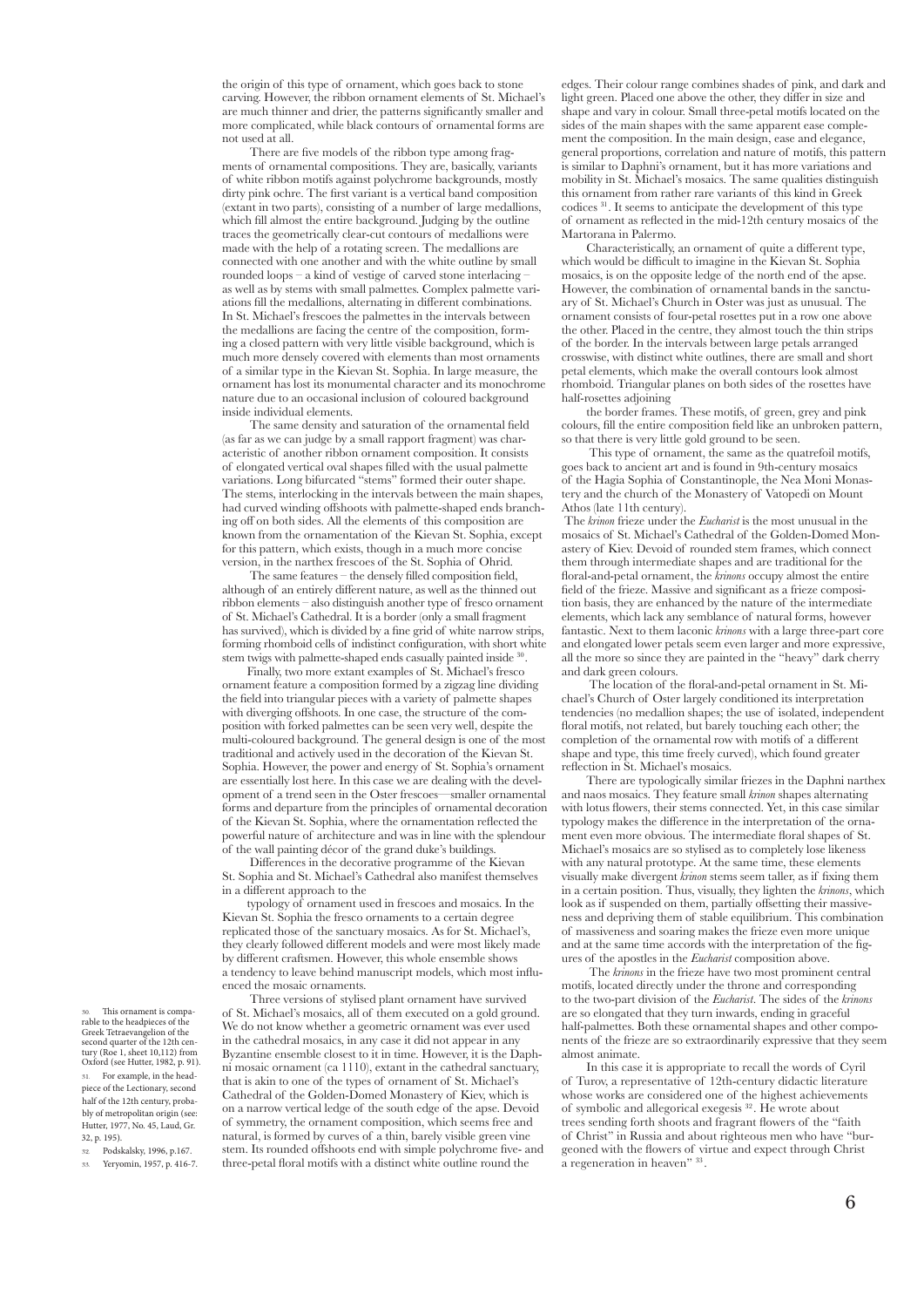This transformation of Byzantine ornamental shapes in the mosaic frieze of St. Michael's sanctuary hardly means the existence of some mannerist flavour, although many art processes were particularly poignant and expressive precisely in the regions of the Byzantine Empire. St. Michael's mosaics reflected trends characteristic of the mainstream development of ornamentation in Byzantine monumental painting. They are typical primarily of the Daphni mosaics, which clearly demonstrated a tendency to develop independently of contemporary manuscript ornamentation. If keeping as close as possible to manuscript ornamentation suggested a certain status and quality of painting (as was the case with the mosaics of the Kievan St. Sophia) in the art of the first half of the 11th century when floral-and-petal ornament in Byzantine art was at its peak, in the late  $11th$  – early 12th centuries novelty, on the contrary, presupposed a departure from traditional forms replicated in manuscripts.

 Let it be recalled, however, that affinity with illuminated codex ornamentation was characteristic, above all, of the ensemble of the St. Sophia of Kiev: the Hosios Loukas, Nea Moni and St. Sophia of Ohrid are phenomena of a somewhat different order, less dependent, as it seems, on Constantinople tastes. Now if the Kievan St. Sophia can be regarded as a monument where they manifested themselves most fully and clearly, the mosaics of St. Michael's Cathedral of the Golden-Domed Monastery of Kiev demonstrated the new trends more definitely and decisively than the Daphni mosaics.

 During that period, a striving after immutability and repetition in the world of ornament gave way to fantasy and experiments with familiar shapes used in different combinations or separately. It was the beginning of a process that was to find the most graphic manifestation in the Byzantine art of the late 13th – early 14th centuries. Ornament in monumental painting increasingly gained ground as a phenomenon independent of other forms of artistic activity, and, primarily, of manuscript ornamentation, drawing somewhat closer to fabric ornament. As for manuscript ornamentation, it showed reverse dependence now and then, as exemplified by the Mstislav Gospel (1113-1117).

 From the point of view of typology, the ornament used in this manuscript to frame the miniatures with the evangelists is very close to the Ostromir Gospel. However, its style had undergone changes similar to those in St. Michael's mosaic ornament, matching the general trends in the development of ornamental forms. This is especially noticeable when the miniature frames are compared with the representations of St. John and St. Mark inscribed in quatrefoils.

 The fact that the creator of the Mstislav Gospel replicated and even enhanced the distinguishing features of the preceding codex is evidence that the latter served as reference. All the more noticeable are the attempts at independent solutions, especially in the St. Mark miniature. It reproduces the same quatrefoil aligned with a square inside a rectangle, which creates a complex octahedron contour enclosing the figure of the evangelist. But the seeming enlargement of the upper right part in the Ostromir Gospel miniature, because St. Mark's figure was shifted to the left, indeed causes a disproportion in the Mstislav Gospel. Mostly because of this, the middle parts of the ornamental border framing the quatrefoil in the Mstislav Gospel do not fit into the miniature's general contour. Everything in it is pointed, mobile and flexible, yet not exactly fitting into the occupied plane. The combination of similar variants of the same ornament here lacks the harmony of the St. John miniature, although it too has features derived from the preceding codex.

 The St. John miniature is characterised by an uneven filling of intervals between the hemispherical quatrefoils, which merge with them to form a single contour. In the Ostromir Gospel the parts on the left are somewhat enlarged, which increases the feeling of the "whirling" movement of the entire structure in different planes at that. In the Mstislav Gospel, the shape filling the upper left interval is so much larger in relation to all the rest that it not only equals the quatrefoil arcs in size and configuration, but even goes beyond them. As a result the general outline of the miniature is less clear-cut, elaborate and decorative compared with the "original". It seems blurred and barely elaborated, including due to the straightening of small semi-circular intermediary elements between the quatrefoils proper and additional parts in the intervals between them.

Meanwhile, the feeling of whirling did not weaken in the Mstislav Gospel miniature, but became stronger, mainly due to the interpretation of ornamental motifs. The movement, as if given impetus by an external force, became internal. The border framing the quatrefoil hemispheres has ten floral-and-petal forms in the Ostromir Gospel, and seven in the Mstislav Gospel. Static and small in the Ostromir Gospel, they are larger here, elongated through their middle petal, freely positioned on the gold ground and subtly curved. Their multidirectional movement is clearly perceptible, despite the fact that the extremely thinned out stem connecting them looks more like tendrils. The small red petals connected with the main floral-and-petal border elements in the Ostromir Gospel broke away from them and seem to be soaring in the Mstislav Gospel.

 The treatment of large *krinons* between the quatrefoil forms is also different. They are not so much bigger as more complex in their configuration, more flexible and generally far more expressive than similar elements in the Ostromir Gospel. Each of the four corner *krinons* is interpreted in a different way, but all of them are carefully elaborated and not treated as planar shapes. Their outer petals are not only extended, but also curved, adding to dynamic tension.

In the miniature borders everything is slightly shifted and exaggerated, the ornamental forms enlarged. They are imbued with tension and excitement that are inherent in the characters of this scene. Sophistication, complex pattern, flexibility, elegance of the overall ornamental composition and its individual components, general expressiveness and the emotional charge of the decoration stepping up the excitement and tension of the scene and transforming the ornament from the category of "accompaniment" and ornamentation to the category of interpretation of the inner state of the characters are the new qualities that distinguish the ornament of the Mstislav Gospel miniature from the preceding artifact (miniature borders with St. Matthew and St. Luke show more affinity with the Ostromir Gospel).

 These features are also partly inherent in the mosaic ornament of St. Michael's Cathedral of the Golden-Domed Monastery, which adds weight to the belief that Kiev craftsmen participated in the making of the manuscript. Moreover, the rarest methods of executing gold hatching in individual miniatures of the Mstislav Gospel – scratching through tempera paint to the gold ground underneath 34, which produces a special effect reminiscent of mosaic – are also indicative of a certain link between the two monuments.

The ornamentation of the Mstislav Gospel's headpieces is of an entirely different nature, wonderful and extraordinary in its own way, especially in the large U-shaped headpiece on sheet 2. In all likelihood, they were made by another craftsman, as attested by the interpretation of the ornament, the colour palette and techniques of executing the gold background.

 First of all, the ornamental forms change their nature here: they are not only more complicated, but become sort of detachable, consisting of a set of elements not always touching each other. Their "independence" is emphasised by colour. In traditional examples of the floral-and-petal ornament, the insides of the elements the complex *krinons* were made of were usually painted the same colour as the outer curving edges highlighted by a thin outline. The Mstislav Gospel headpiece has a different colour scheme with predominantly red and gold instead of deep blue, green and small specks of red. What is more important, the interaction of colours has changed – red petals have green, blue and black insides, and green and blue – red insides, outlined in white and yellow. It would be wrong to say that the colour palette of the Mstislav Gospel large headpiece is devoid of harmony, but, certainly, it has a different character, its motley colours showing a somewhat different taste, perhaps of the local, Novgorod milieu.

 The five small headpieces are also original in their own way. Some of them are typologically close to the Ostromir Gospel ornament, and some – to the ornament in the window openings in the naos of the St. Nicholas Cathedral, also commissioned by Prince Mstislav circa 1120. The elements of one

of the headpieces. as well as the motifs of metal wares in general, which shows that ornamental forms passed on from one medium to another, a characteristic feature of the time.

No less unique features distinguished the ornament in the wall painting of the St. Sophia of Novgorod, the first stage of which dates from around 1109. Initially it did not cover all the surfaces in the church interior. Frescoes decorated the domical vault, the drum of the central dome, the vaults of the cross under the dome, wall arches, the upper parts of the walls (perhaps only the lunettes) and piers (fragments of wall painting have survived only on a couple of east piers). Light base paint covered the remaining surfaces (i.e. most of the surfaces inside the church). Its

Recent research made by E.I. Serebryakova and G.Z. Bykova has confirmed this observation made way back by Simoni (Simoni, 1904; Simoni, 1910 (introduction).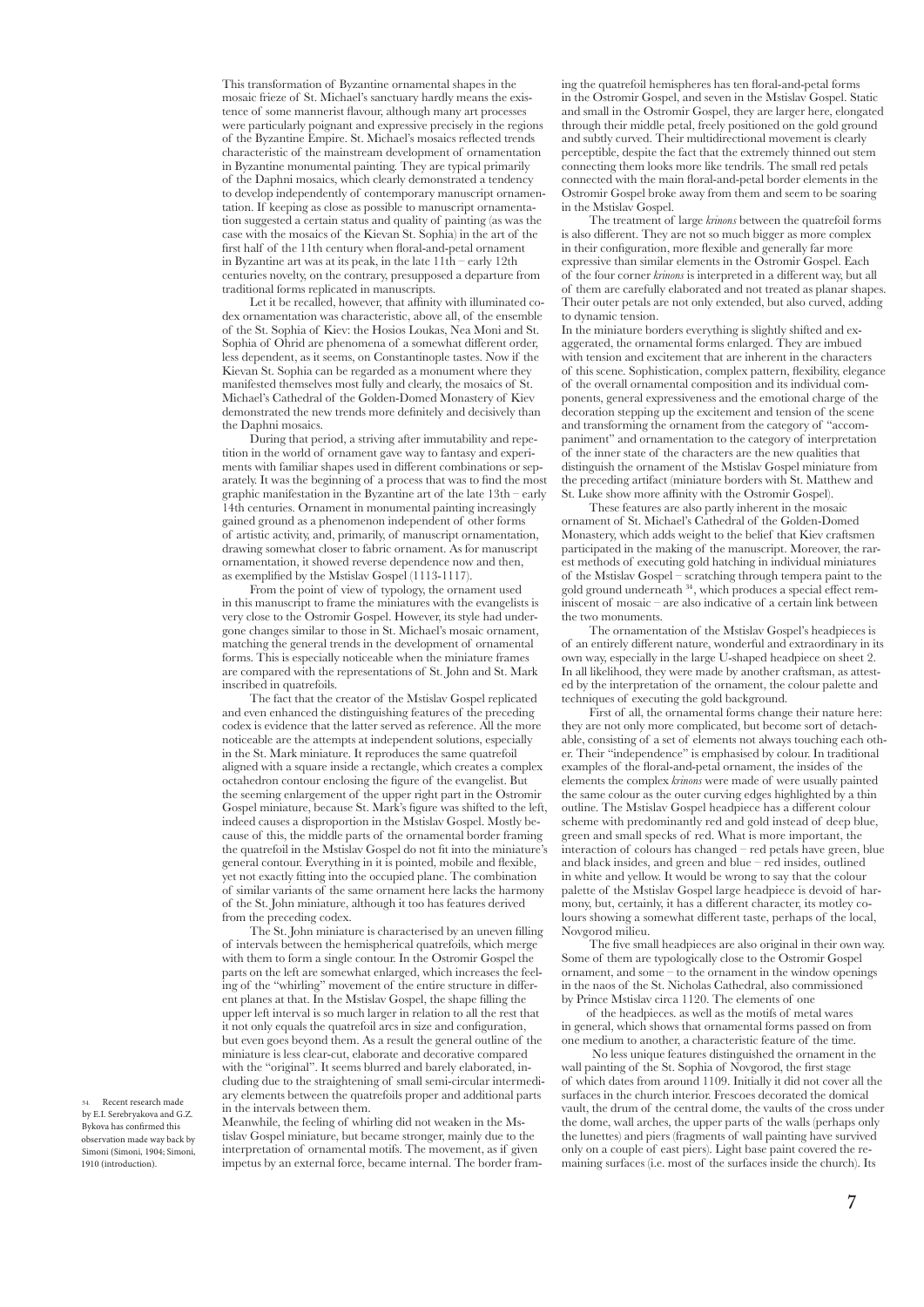bright graphic finish imitated quadra masonry alternating with plinthiform bricks, apparently similar to those used in church façade decoration.

Judging by descriptions, tracings and small surviving fragments, the wall painting ornament in the St. Sophia of Novgorod, just as that of St. Sophia of Kiev, adorned the drum window jambs, sides of wall arches, pier lesenes in the sanctuary and framed the sides of the synthronos. However, the complex and diverse decoration design of the basement of the Kiev cathedral, which made use of multiple versions of imitation opus sectile, was not used in the St. Sofia of Novgorod. The lower parts of the piers in the sanctuary area (at least the north side of the southeast pier between the diaconicon and outer south nave) had wavy stripes – a rather primitive reproduction of marble panels. It was not even an imitation of stone texture, but a kind of ornamental method. Painting imitating marble also adorned the doorways in the church sanctuary. In particular, the doorway of the diaconicon had an ornament "in the form of coloured vertical stripes of the same width", with an alternation of white, red, yellow and green stripes 35.

 In any case, the eastern part of the church had ornament on such a scale and executed with such care that hardly presupposed its use in this spatial area alone, although, of course, initially there were instances when only the sanctuary of the church was decorated. The quantity, size and types of ornament, the very specifics of the decorative programme, even the way the wall above the synthronos was decorated, which can be traced to the decoration of the Kievan St. Sophia sanctuary, may indicate a more ambitious concept of wall painting in the St. Sophia of Novgorod, which for some reason was not implemented.

The ornament on the window jambs of the central dome drum (extant in fragments, as well as sketches and copies made by V.V. Suslov) at present gives the best idea of the ornament of St. Sophia in Novgorod. Considerably large in size according to the occupied planes (height 3.5 m, width about 0.7 m), it is of the stylised plant ribbon ornament type used in several variants. All of them are characterised by tight, dense and dynamic forms. The colour palette of the ornament on the window jambs of the drum, as far as one can judge, was polychrome with a pattern of white ribbons on blue ground and red and ochre tones inside the main elements.

 Some of the ornament variants go back to the Kievan St. Sophia ornament. This refers to the vertical panels on the east window jambs of the drum. Their composition consists of a wavy vine stem, with massive offshoots in the axils curved backwards and ending in half-palmettes. This ornament is executed rather professionally, clearly and concisely, which is also true of all the other ones in the drum. The curves of the vines are less steep, but more distinct, dynamic and resilient than in many variants of the Kievan St. Sophia ornament, the scale is slightly larger and the stems are thicker, due to the location of the ornament, among other things. The vine stem in certain areas (before branching out) is highlighted by double annular ligaments as if fastened in the middle by a rod—a detail found in the decoration of the Church of St. Michael of the Vydubichi Monastery. The ring-shaped ligaments were also marked on the borders of the composition, which was not typical of earlier ornamentation. Significantly, that type of ornament was located on the east window of the drum.

The ornamental panels on the north and south window jambs of the drum are typologically homogeneous. Their composition is based on palmettes (presented as a mirror reflection), which are inscribed into triangles formed by a geometrised stem. This particular variant was used repeatedly in the ornamental repertoire of the Kievan St. Sophia. It is also characteristic of the ornamentation of headpieces and miniature borders, in particular, of the Mstislav Gospel.

The ornament on the west window jambs of the central dome drum also goes back to St. Sophia's decoration. Its composition is based on the alternation of bifurcated palmettes with their outer petals elongated and curved toward the center, a pointed core and a large ring-shaped ligament at the bottom. They are given vertically and presented as mirror images. Here, too, a wavy stem, its ligament marked by two parallel lines, serves as a connecting and organising motif. Similar elements exist on palmettes themselves and on the border strip. Such compositions, transformed from simpler horizontal models used in Greek manuscript headpieces, are quite frequent in St. Sophia's ornamental repertoire.

 A slightly different variant of the same type is on the panels on the southwest window jambs and has lyre-shaped stems and branches ending in half-palmettes.

Conversely, the variant of the ornament on the northeast window jambs reproduces a somewhat simplified composition design of the frescoes of St. Michael's Cathedral of the Golden-Domed Monastery, derived from stone carving. They are medallions with palmettes inside connected by annular elements. In addition to simplifying and enlarging the constituent elements, the ornamentation of the St. Sophia of Novgorod has the same characteristic details – annular stem ligaments and border strips.

And finally, there is an unusual combination and a set of elements in the ornament on the southeast window jambs. It combines motifs interpreting elements of stone, wood or bark carving, and fresco ornament. In this case, border strips, as well as other ornamental elements with annular ligaments, are fully integrated into the overall composition because they turn into half-palmettes and curving loops.

 The types of ornament decorating the window jambs of the drum were also reproduced elsewhere in the church. Judging by V.V. Suslov's sketch, on the west side of the southeast dome pier there was a pattern close to the ornament on the east window jambs of the central domical drum, and in some way to the ornament of St. Michael's Church of the Vydubichi Monastery.

 Despite the obvious affinity with the ornamentation of the Kievan St. Sophia, the Novgorod cathedral ornament, to judge by the reviewed variants, had many original features. What they shared in common was the use of a stylised foliate ribbon ornament, similar overall composition schemes, polychrome background along with geometric patterns, as far as we can judge, of only one type – the so-called crenate, stepped ornament (a fragment has survived only on the west face of the pylon between the credence and the main altar). Also extant is the traditional image of a wavy vine of an "abstract type" on the sides of the wall arches.

 But the floral-and-petal pattern, so significant in the ensemble of the Kievan St. Sophia, both in mosaics and in frescoes, apparently, was not part of the main ornamental repertoire of the St. Sophia of Novgorod. In this case it was probably due to both the general trends of church ornamentation development and practical considerations, that is, the difficulty of reproduction. A striving after integrity and uniformity was, apparently, also of certain importance. However, despite seeming typological uniformity, the themes of the ornamental repertoire of the St. Sophia of Novgorod reveal a wealth of sources. They offer evidence of not only continuity with the decoration of the Kievan St. Sophia, but also of a good command of ornamental resources of other ensembles of the second quarter of the 11th century, even more than of the monuments of the late  $10th$  – early  $12th$  centuries.

 Given the indisputable typological affinity with the decoration of the Kievan St. Sophia, the ornamentation of the St. Sophia of Novgorod is much further away from the manuscript samples replicated in the mosaics of the Kiev cathedral and interpreted in its frescoes. It is not as refined, even though it is well thought-out and professionally executed. It has laconic design and absolute freedom in the treatment of motifs, leaving much room for improvisation. On the whole, its interpretation is consistent with another stage of artistic development.

The ornament in the wall painting of the Novgorod St. Nicholas Cathedral (ca 1120), commissioned by Prince Mstislav, is different. We do not know what role it played in the cathedral's overall ornamentation system, since only minor fragments have survived, mostly extant ornaments on the naos window jambs, the sanctuary apse, the central dome drum and the narthex. They are all of the same type of stylised foliate ribbon ornament, white on polychrome, usually bright terracotta and green ground. However, judging by the diversity of its variants, the ornament was of great importance in the cathedral's wall painting.

The variations of the ornament extant on drum window jambs are quite traditional. Basically, they are a curved vine stem with complex offshoots ending in half-palmettes in the northwest window; the simplest palmettes in triangular fields formed by the bends of a geometrised stem in the north window; tripartite palmettes in a heart-shaped frame fastened together byannular ligaments (going back to manuscript ornamentation) in the southeast window; complicated palmettes in the bends of the vine stem on the southwest window jambs.

Large-scale ornamental panels on window jambs of the sanctuary apse are equally traditional. They are, basically, vari-

<sup>25.</sup> Lifshits, Sarabianov, Tsarevskaia, 2004, p. 228.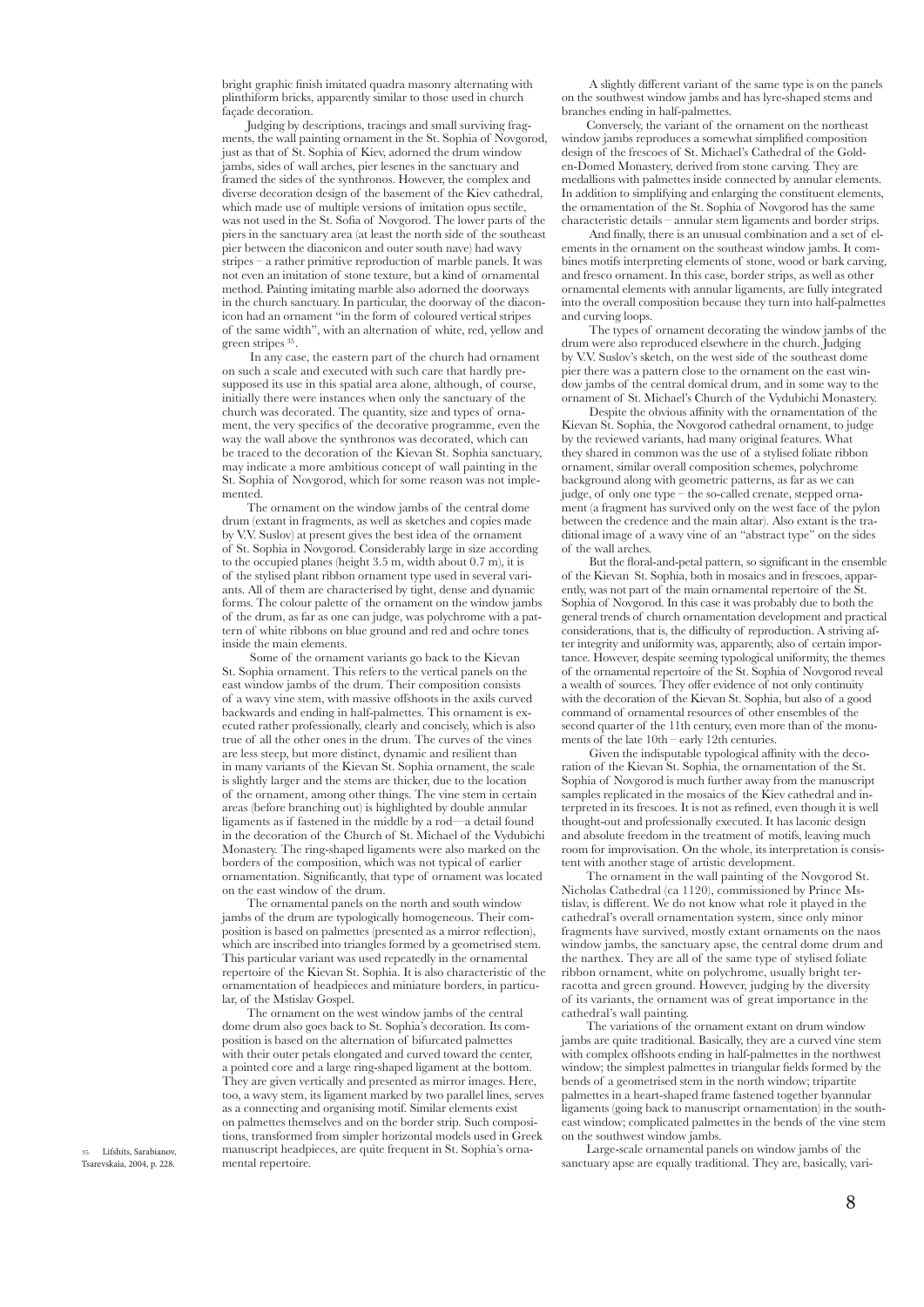ants of the vine, which are reminiscent, both typologically and stylistically, of fresco ornaments in the Kievan St. Sophia.

 The most original ornamentation is on naos window jambs. In the western part of the south wall and the western part of the north wall.

The ornament on the west window jambs of the central part of the south wall.

 However, the ornament of the St. Nicholas Cathedral – powerful, large-scale in the naos, sanctuary window jambs and, to a lesser degree, in the drum– seems to be deliberately unlike that of the Kievan St. Sophia. Its active, bright local colour palette devoid of tonal nuances and complex background is already a sign of a different epoch. This is clearly manifested in the extant fragments of the ornamental panels in the church narthex. resembling the ornament on the window jambs of the Church of St. Michael of the Vydubichi Monastery with its thin, dryish ribbon forms with characteristic annular ligaments outlined in black, and a bright background.

 A different type of ornament has survived on the south side of the west lesene of the passage from the central nave to the narthex of the St. Nicholas Cathedral. This casually painted white vine with branches of different thickness and a blurred pattern on a turquoise background is like a kind of negative image or ill-thought out tracing. Familiar, for example, from the frescoes of the St. Sophia of Ohrid and other Byzantine monuments from the mid-11th century, this type of ornament was until then not encountered in Russia, but was to be used and developed in future Novgorod monuments and even to gain priority in some cases, for instance, in the frescoes in the church of the Antoniev (St. Anthony's) Monastery.

 The same insight into the future can be observed in the decoration of the Yuriev Gospel made in the 1120s for the Novgorod Prince's Yuriev (St. George's) Monastery and commissioned by its hegumen (1119-1128). It consists of an architectural frontispiece, a large and several small headpieces and also includes 65 initials. All of them, just as the frontispiece, are traced in bright vermilion on white parchment, and are purely graphical in nature.

 It is believed that this outline drawing was not meant to be coloured later, but was designed the way it is. One could agree with that as far as the initials are concerned, which are, typologically, extremely diverse. But it is difficult to accept this supposition about the frontispiece, although its bright local colours are in keeping with the general trends of ornament development. It is made in the same way as the frontispiece of *Izbornik of Sviatoslav* (see sheet 3), representing a kind of cross-section of the church, the only difference being the rectangular opening in the middle part intended for a miniature, instead of an arched one as in the *Izbornik*. The fact that this opening was not filled with an image, just as the narrow rectangular box underneath apparently reserved for the text, only goes to prove that the original idea (at least for this Gospel sheet) remained unfinished. Besides, the surface of the frontispiece, completely covered with a pattern (including over thirteen varieties of ornament), has a strip with a crenate ornament along the edge of the architectural form, reminding one of a frontispiece of the *Izbornik of Sviatoslav* (sheet 128); next to it is a band with a traditional floral-and-petal ornament. The medallions in it, unlike the polychrome *krinons* in the *Izbornik* frontispiece (sheet 3) typical of this type of ornament, remained unfilled clearly to be painted later. The difference in the ornament design is another proof of the preliminary nature of the drawing in the Yuriev Gospel frontispiece – the lower medallion in the right side is at a different level than the left one, which clearly upsets the whole system.

 All the 65 initials of the Yuriev Gospel also outlined in vermillion are unusually diverse. They never repeat themselves and represent, as it were, a summary of all types of Byzantine initials, a sort of album of different examples of Byzantine style 36. In addition to the execution technique, they differ from the preceding Russian manuscripts in the abundant use, along with plant motifs, of zoomorphic motifs, both recognizable and fantastic (leopards, horses, donkeys, dogs, bears, camels, unicorns, dragons, peacocks, pheasants, herons and others) and anthropomorphic (a hand with a branch, human figure, human head with a bird's torso, masks). The Yuriev Gospel also has initials which are actually illustrations to the text next to them  $37$ . At the same time there are initials with flexible loops tied in knots, with a serpentine creature at the end, and initials consisting of a broken guilloche, coupled with a *krinon,* which allows us to consider them as a sort of transitional forms, presaging the further development of ornamentation in old Russian manuscripts, which initially combined a Byzantine

initial with fantastic zoomorphic elements and guilloche and then became almost completely teratological.

 To sum up, we can say that ornament samples introduced in Russia fell on extremely fertile ground. We do not know much about how the way was paved – an extraordinary interest in ornament and the flowering of ornamental culture in Byzantine art were not the only constituents of the process. What we do know for certain is that early Russian art did not experience such a boom in this sphere of artistic activity until the 16th - 17th centuries.

 There are distinct trends in the development of ornamental forms in early Russian painting in the 11th - first quarter of the 12th century, despite the fact that many monuments were lost and only fragments of others have survived. In the first half of the 11th century one could speak of the purity of perception and exact reproduction of the most advanced and accomplished contemporary examples of Byzantine ornament. One should also mention the use of the ornamental repertoire of the pre-iconoclastic period, which was characteristic of Byzantine art, too, but clearly seen in the works created on the Russian soil. In the first decades of the 12th century ornament in monumental painting became more independent of manuscript samples, which followed the general development trend of Byzantine art. Along with that the ornamental decoration of early Russian painting demonstrated new features and a special colour palette, more vivid and laconic, which bespoke national characteristics per se as well as reflected a shift of focus onto another range of monuments.

36. Protasieva, 1974, p. 215. For example, sheet 198 has the myrrh-bearers at the Holy Sepulchre, and sheet 144 a donkey covered with a cloth next to the description of the Entry into Jerusalem,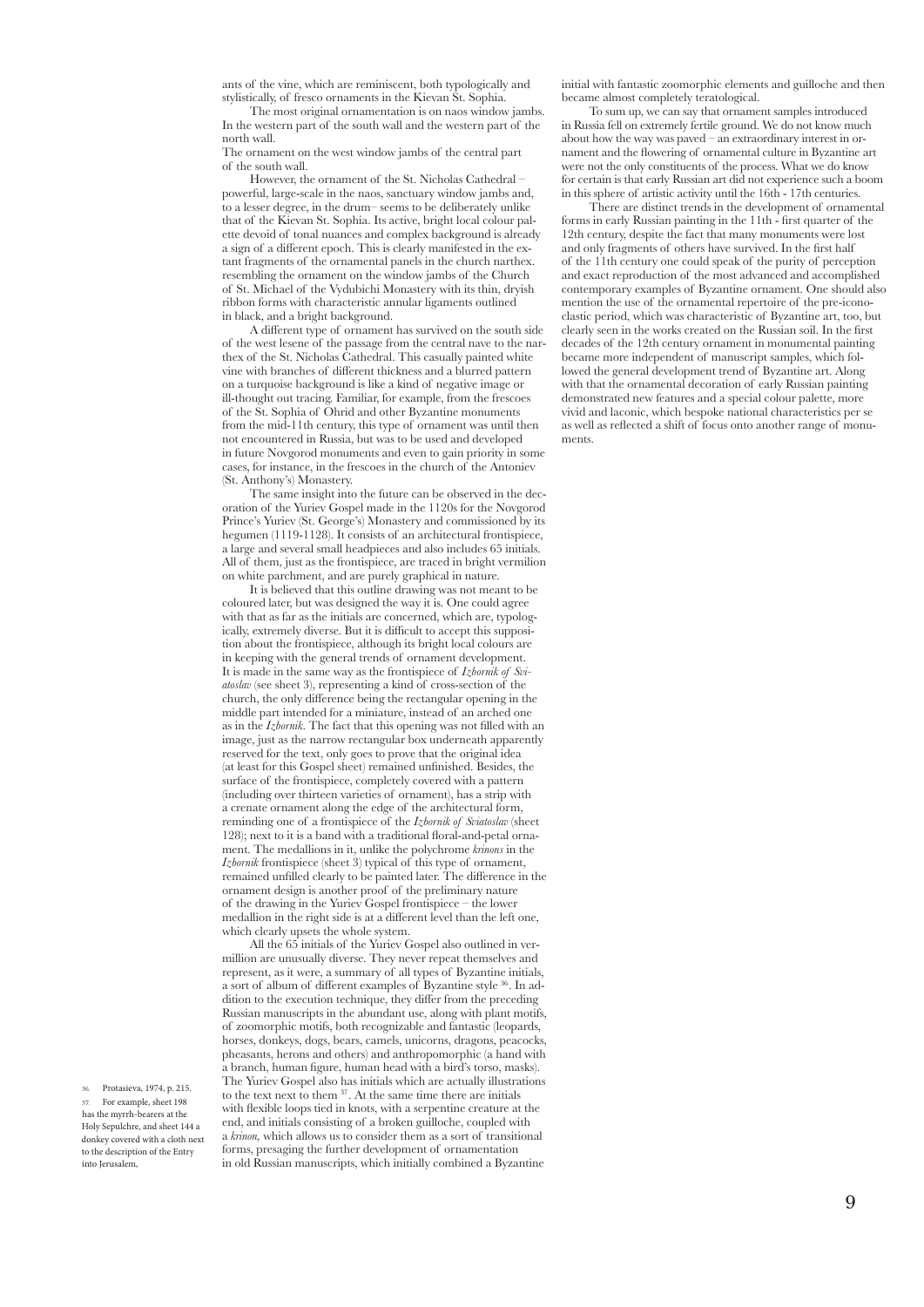#### **Подписи к иллюстрациям**

# **p. 538**

**513** Ostromir Gospel, 1056-1057, miniature with St. John the Evangelist and Prokhor. Detail of ornament. Russian National Library, Fn. I. 5. Sheet 1 (rev)

**514**

Ostromir Gospel, miniature with St. Mark the Evangelist. Detail of ornament, sheet 126,

**515**. Ostromir Gospel, ornamental headpiece, sheet 87

**516** Ostromir Gospel, ornamental headpiece, sheet 127

**517**. Ostromir Gospel, ornamental headpiece, sheet 58

**518**. Ostromir Gospel, ornamental headpiece, sheet 239

**519** Ostromir Gospel, ornamental headpiece, sheet 256

**520** Ostromir Gospel, ornamental headpiece, sheet 281

**521**. Ostromir Gospel, ornamental headpiece, sheet 267

**522** Miniature of St. Mark the Evangelist, detail of ornament, sheet 126

# **p. 540**

**523**. *Izbornik of Sviatoslav*, miniature, sheet 128 rev.

**524** *Izbornik of Sviatoslav*, miniature, sheet, 128 rev.

**p. 541**

# **525**

*Izbornik of Sviatoslav*, miniature, 1073, State Historical Musem (GIM), Sin. 1043, sheet 3 rev.

**526**

*Izbornik of Sviatoslav*, miniature, sheet 3

# **p. 542**

#### **527**

Gertrude's Codex, miniature of Nativity in church interior, 1078- 1086, Cividale, National Archaeological Museum, ms. CXXXVI, sheet 9 rev.

# **528**.

Incense burner in the shape of a church, 12th century, forged and embossed gilt silver

## **529**.

Homilies of Gregory of Nazienzus, miniature, ca 1150, Sinai, gr. 339, sheet 4 rev.

#### **530**

St. Mark's Basilica, mosaics on the west façade, image of a temple, Venice, 12th century

**p. 544**

**531**

Gertrude's Prayer Book, miniature of Nativity in church interior, detail of ornament, sheet 9 rev.

**532** St. Sophia Cathedral of Kiev, 1030s–1040s, ornamental panel, fresco

**533** Gertrude's Prayer Book, miniature of Crucifixion, sheet 10

**534** Gertrude's Prayer Book, miniature, Apostle Peter with portraits of donators, sheet 5 rev.

**535** Bible, 12th century, initial, Dusseldorf, University Library, ms. A. 2

**536**. Bible, 12th century, St. John the Evangelist, initial, Madrid, National Library, ms 6, sheet 175

**p. 546**

**537** Gertrude's Prayer Book, headpiece, sheet 13 rev.

**538** Gertrude's Prayer Book, headpiece, sheet 14

**539 537**  Gertrude's Prayer Book, headpiece, sheet 21 rev.

**540** St. Sophia Cathedral of Polotsk, late 11th – first decades of the 12th century, fragment of fresco ornament

#### **541**.

Church of St. Michael of Vydubichi Monastery, Kiev, late 11th century, east jamb of the south window in the choir, fragment of fresco ornament

## **542**.

Church of St. Michael of Vydubichi Monastery, Kiev, west jamb of the south window in the choir, fragment of fresco ornament

## **543**

Church of St. Michael of Vydubichi Monastery, Kiev, east jamb of the north window in the choir, fragment of fresco ornament

## **544**

Church of St. Michael of Vydubichi Monastery, Kiev, basement of the narthex, fragment of ornamental fresco panel. Tracing by Y.A. Koreniuk

#### **545**

Church of St Michael of Vydubichi Monastery, Kiev, west jamb of the north window in the choir, fragment of fresco ornament

## **546**

Church of St. Sophia of Ohrid, 1042-1055, ornamental fresco composition

# **p. 548**

**547**

St. Michael's Church of Oster township, apse, detail of fresco ornament, sketch (after N. Makarenko)

# **548**

St. Michael's Church of Oster, 11th-12th centuries, apse, detail of fresco ornament

## **549**

St. Michael's Church of Oster, apse, detail of fresco ornament, watercolour (after N. Makarenko)

**550**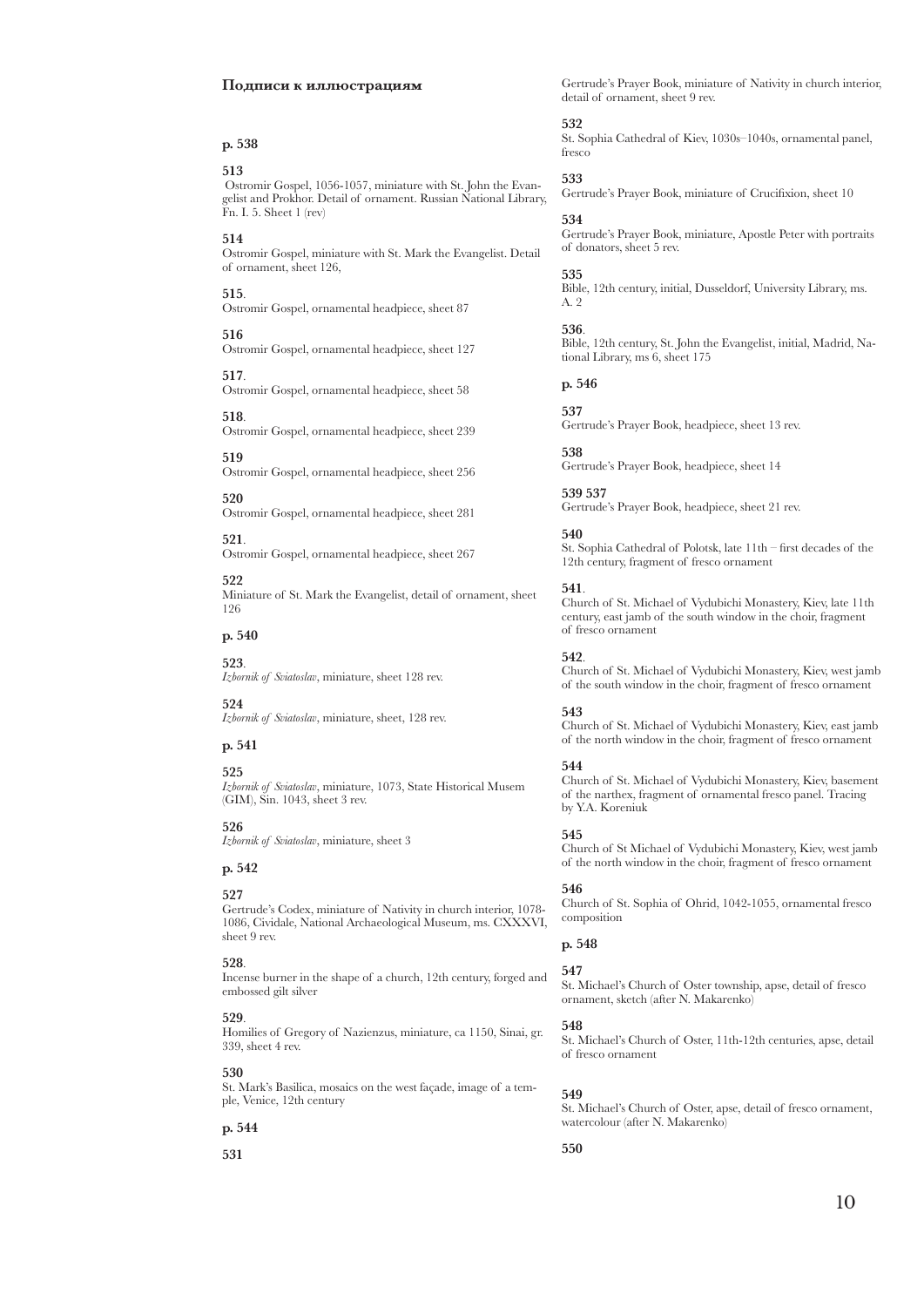St. Michael's Cathedral of the Golden-Domed Monastery, Kiev, 1112, fragment of ornamental fresco composition

# **p. 550**

**551**

St. Sophia Cathedral of Kiev, fragment of fresco ornament

#### **552**

St. Michael's Cathedral of the Golden-Domed Monastery, Kiev, ca 1112, fragment of ornamental fresco composition

#### **553**

St. Michael's Cathedral of the Golden-Domed Monastery, Kiev, fragment of ornamental fresco composition

#### **554**

St. Michael's Cathedral of the Golden-Domed Monastery, Kiev, fragment of ornamental fresco composition

#### **555**

St. Michael's Cathedral of the Golden-Domed Monastery, Kiev, fragment of ornamental fresco composition

## **p. 552**

## **556**

St. Michael's Cathedral of the Golden-Domed Monastery, Kiev, fragment of ornamental fresco composition

#### **557**

St. Michael's Cathedral of the Golden-Domed Monastery, Kiev, fragment of ornamental fresco composition

## **558**

St. Michael's Cathedral of the Golden-Domed Monastery, Kiev, fragment of ornamental fresco composition

### **559**

St. Michael's Cathedral of the Golden-Domed Monastery, Kiev, fragment of ornamental fresco composition

## **560**

St. Michael's Cathedral of the Golden-Domed Monastery, Kiev, fragment of ornamental fresco composition

# **p. 554**

#### **561**

St. Michael's Cathedral of the Golden-Domed Monastery, Kiev, ornamental mosaic composition

#### **562**

St. Michael's Cathedral of the Golden-Domed Monastery, Kiev, ornamental mosaic composition

## **563**

St. Michael's Cathedral of the Golden-Domed Monastery, Kiev, fragment of ornamental frieze

#### **p. 556**

#### **564**

St. Michael's Cathedral of the Golden-Domed Monastery, Kiev, ornamental mosaic frieze

## **p. 558**

#### **565**

Mstislav Gospel, between 1113 and 1117, miniature of St. Mark the Evangelist, detail of ornament, State Historical Museum (GIM), Sin. 1203, sheet 123 rev **566**

Mstislav Gospel, miniature of St. John the Evangelist with Prokhor, detail of ornament, sheet 1 rev.

#### **567**

Mstislav Gospel, miniature of St. Mark the Evangelist, detail of ornament, sheet 123 rev.

## **568**

Mstislav Gospel, ornamental headpiece

## **569**

Mstislav Gospel, ornamental headpiece

**570** Mstislav Gospel, ornamental headpiece

## **p. 561**

Cathedral of St. Sophia of Novgorod, 1109, ornamental fresco compositions, schemes (after Lifshits, Sarabianov, Tsarevskaia, 2004)

# **571**

East window jamb of the central dome drum

**572** North window jamb of the central dome drum

**573** South window jamb of the central dome drum

**574** West window jamb of the central dome drum

**575** Southwest window jamb of the central dome drum

# **576**

Northwest window jamb of the central dome drum

## **577**

Northeast window jamb of the central dome drum

**578** Southeast window jamb of the central dome drum

# **579**

Cathedral of St. Sophia of Novgorod, west face of the southeast domical pier, fragment of ornamental composition. Copied by V.V. Suslov. Museum of the Academy of Fine Arts

#### **p. 562**

# **580**

St. Nicholas Cathedral, naos, window soffit, western part of the north wall, ornamental fresco composition

#### **581**

St. Nicholas Cathedral of Novgorod, ca 1120, naos, right jamb of window, western part of the north wall, ornamental fresco composition

#### **582**

St. Nicholas Cathedral, naos, right jamb of window, western part of the south wall, ornamental fresco composition

#### **583**

St. Nicholas Cathedral, sanctuary apse, right jamb of south window, ornamental fresco composition

#### **584**

St. Nicholas Cathedral, naos, right jamb of west window, central part of the south wall, ornamental fresco composition

#### **585**

St. Nicholas Cathedral, sanctuary apse, north window jamb, ornamental fresco composition

**p. 565**

#### **586**

St. Nicholas Cathedral, narthex, south wall window jamb, ornamental fresco composition